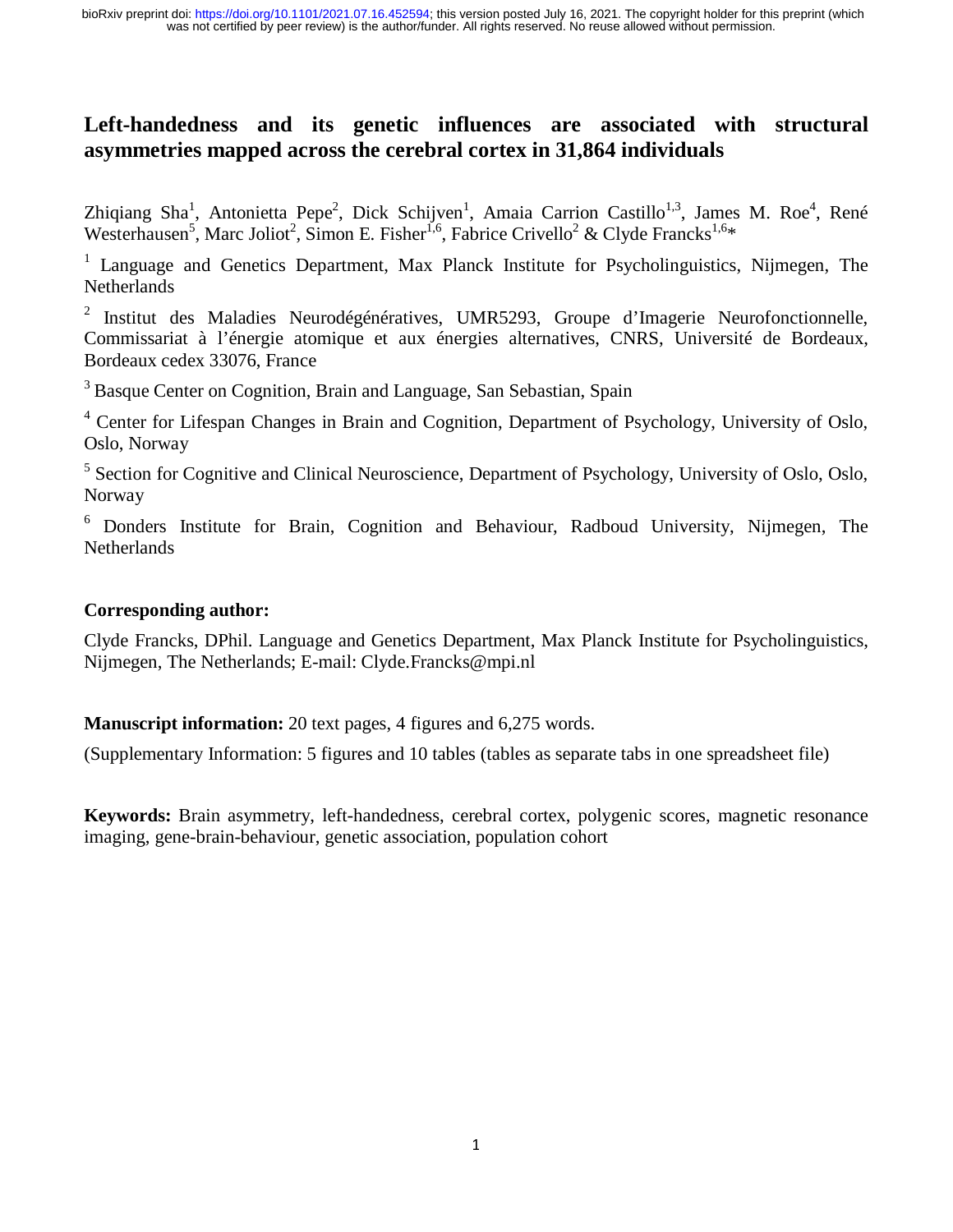#### **Abstract**

Roughly 10% of the human population is left-handed, and this rate is increased in some brain-related disorders. The neuroanatomical correlates of hand preference have remained equivocal. We re-sampled structural brain image data from 28,802 right-handers and 3,062 left-handers (UK Biobank population dataset) to a symmetrical surface template, and mapped asymmetries for each of 8,681 vertices across the cerebral cortex in each individual. Left-handers and right-handers showed average differences of surface area asymmetry within fusiform, anterior insular, anterior-middle-cingulate and precentral cortex. Meta-analyzed functional imaging data implicated these regions in executive functions and language. Polygenic disposition to left-handedness was associated with two of these regional asymmetries, and 18 loci previously linked with left-handedness by genome-wide screening showed associations with one or more of these asymmetries. Implicated genes included six encoding microtubule-related proteins: TUBB, TUBA1B, TUBB3, TUBB4A, MAP2 and NME7 - the latter is mutated in left-right reversal of the visceral organs. There were also two cortical regions where average thickness asymmetry was altered in left-handedness: on the postcentral gyrus and inferior occipital cortex, functionally annotated with hand sensorimotor and visual roles. These cortical thickness asymmetries were not heritable. Heritable surface area asymmetries of language-related regions may link the etiologies of hand preference and language, whereas non-heritable asymmetries of sensorimotor cortex may manifest as consequences of hand preference.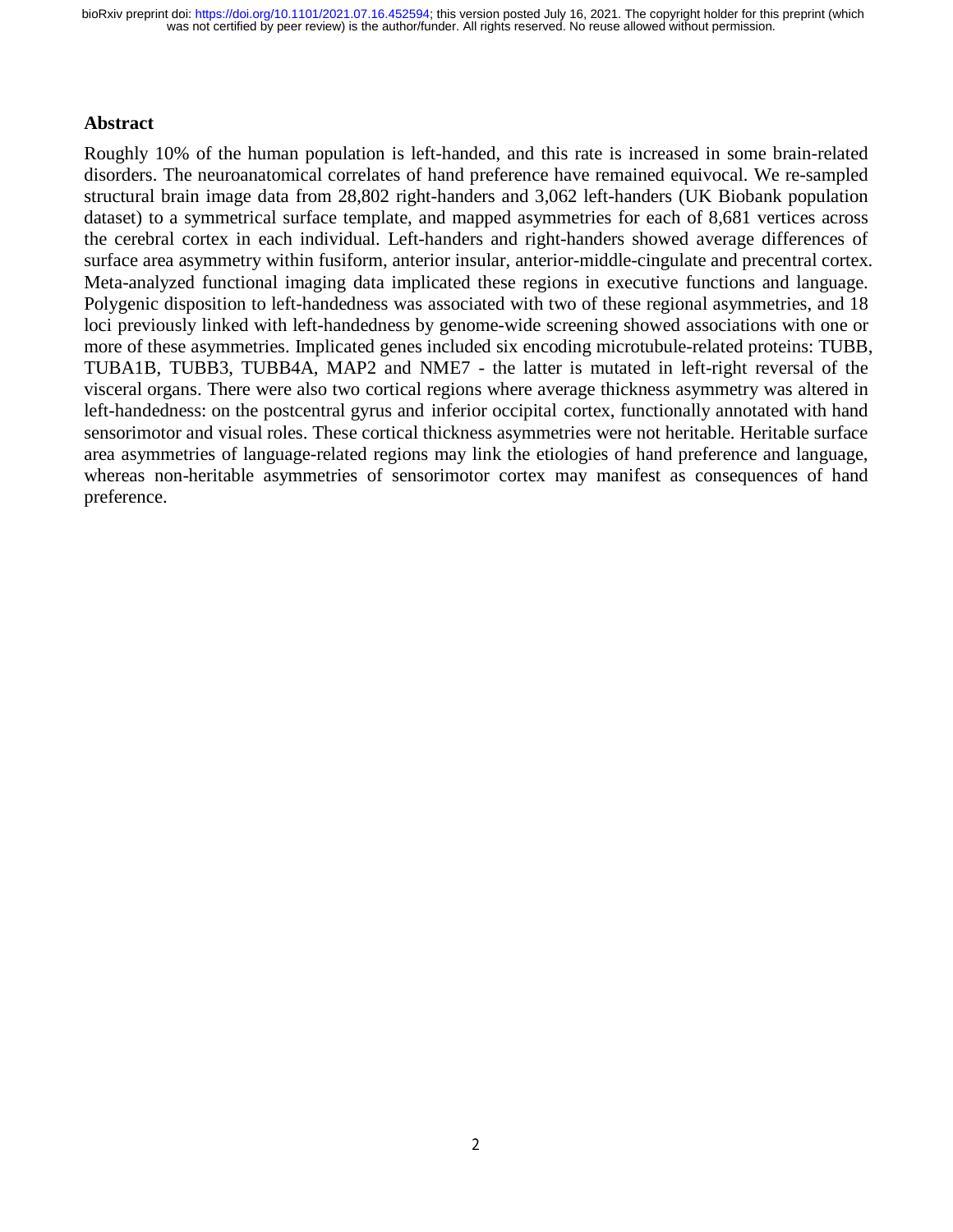#### **Introduction**

Roughly 90% of the human population is right-handed and 10% left-handed, and this strong bias is broadly consistent across cultures, ethnicities, and history (1-5). Hand-motor control is performed primarily by the contralateral brain hemisphere, such that right handedness reflects left-hemisphere specialization for hand articulation in most people (6). Behavioural precursors of hand preference are established already in the developing human fetus (7, 8), probably as a consequence of a genetically regulated program of asymmetrical brain development (9-12). Left-handedness occurs at increased frequencies in neurodevelopmental and psychiatric conditions including intellectual disability (13), autism (14), and schizophrenia (15), which indicates that altered asymmetry may sometimes be a marker of disrupted neurodevelopment - however, it is important to stress that the large majority of left-handed people experience no adverse functional effects whatsoever.

Despite decades of research, the neuroanatomical correlates of hand preference have remained uncertain. Previous magnetic resonance imaging (MRI) studies have indicated slightly altered lateralization of the morphology of sensorimotor cortex around the central sulcus as well as temporal auditory cortex in lefthanded people, if they found any effects at all (16-22). Most of these studies focused on hypothesisdriven regions of interest rather than mapping across the cortex, and they used different methods of analysis and measurement. Results were conflicting, not replicated or negative, possibly due to small sample sizes; the largest number of left-handers in any of these studies was 198 (16). Cortex-wide screening using atlas-defined cortical regions has also not shown robust associations with hand preference (23, 24), even in as many as 608 left-handers vs. 7,243 right-handers. One possibility is that the neuroanatomical correlates of handedness may be too focal to be captured by common atlas-defined parcellations. To this end, vertex-wise mapping in a large population-sample may provide new insights into how hand preference relates to cerebral cortical structural asymmetry.

The most statistically robust association of handedness with brain structure reported to date reflects altered average whole-hemispheric skew (or 'torque') in the horizontal and vertical planes, found in 35,338 right- and 3,712 left-handed adults from the UK Biobank (25). However, an association of whole-hemispheric torque with handedness does not identify specific brain regional asymmetries linked to this behavioural trait. Associations of left-handedness have also been reported with increased functional connectivity between left and right language networks in roughly 9000 UK Biobank individuals (26), in analysis of resting-state functional MRI data. The asymmetry of intra-hemispheric functional connectivity during the resting state has also been associated with hand preference (27). The left hemisphere is dominant for language in more than 95% of the right-handed population, but in only around 70% of the left-handed population, which suggests possible developmental and evolutionary relationships between these two functional asymmetries (28-33).

In the present study, we mapped cerebral cortical structural asymmetry with respect to hand preference, using a large sample and atlas-free approach: 28,802 adult right-handers and 3,062 left-handers from the UK Biobank, measured for asymmetries of cortical surface area and thickness at each of 163,842 vertices in each hemisphere, before down-sampling the asymmetry maps to 8,681 vertices to test associations with hand preference. Vertex-wise correspondence between the left and right hemispheres was achieved through re-sampling each individual's cortical surface model to a symmetrical template created by inter-hemispheric co-registration (34, 35). This surface-based registration approach aligns cortical folding patterns across individuals and both hemispheres.

Using these data, we first aimed to identify specific clusters of vertices where cortical surface area or thickness asymmetries differed significantly at the group level between right and left-handers, for a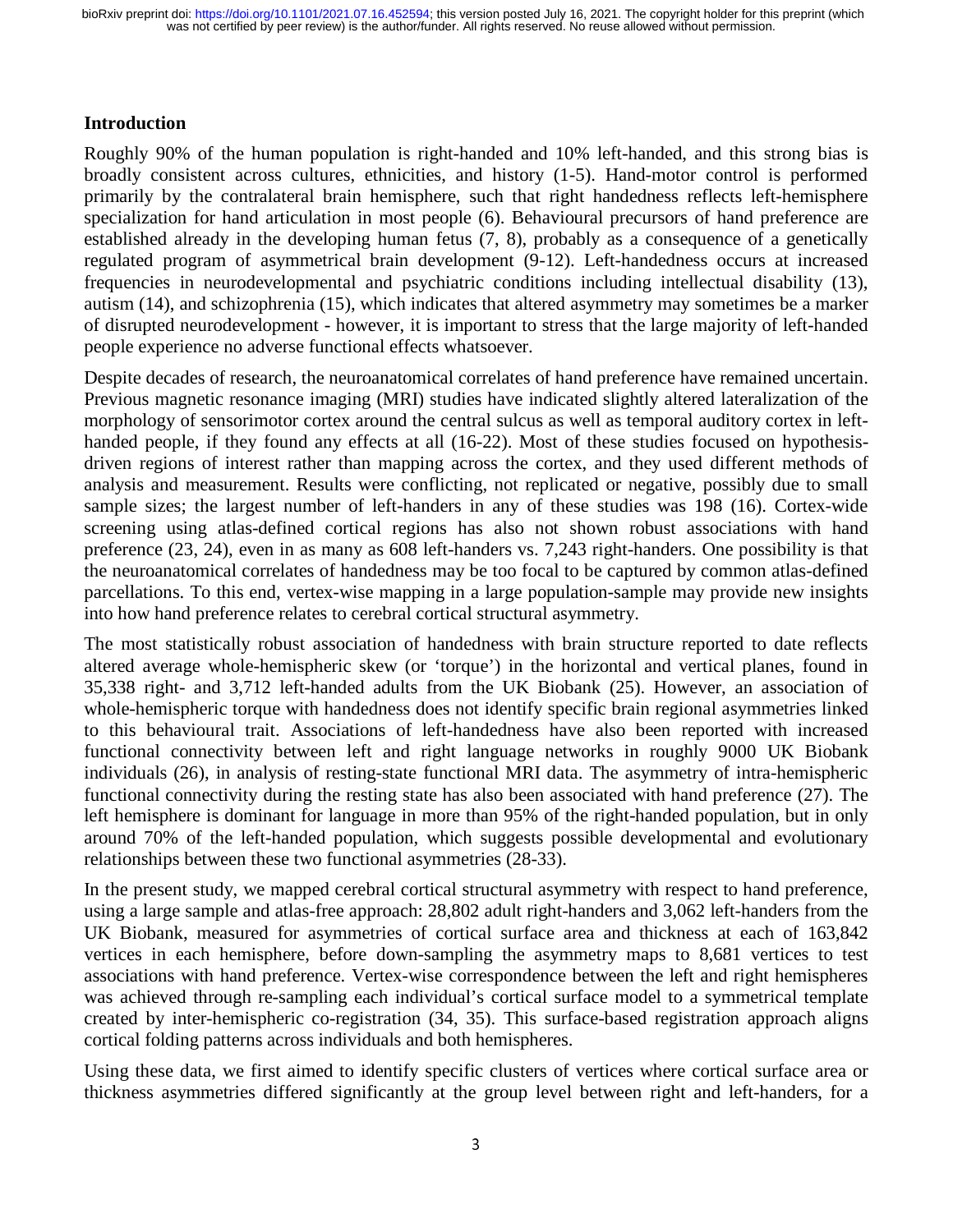uniquely well-powered and precision mapping analysis of the cortical correlates of hand preference. We then used meta-analyzed functional MRI (fMRI) data to annotate the cognitive and behavioural functions of the implicated cortical regions, based on independent studies.

Handedness is a weakly but significantly heritable trait, with estimates of the heritability due to common genetic polymorphisms ranging from 1.2% to 5.9% across different large-scale studies and cohorts (36, 37). Recent large-scale genome-wide association studies have made progress on the identification of genetic influences on handedness (26, 36, 37), and separately also on brain structural asymmetry (11). However, no study has previously investigated shared genetic influences on handedness and its specific cortical structural correlates. Using genome-wide genotype data for single nucleotide polymorphisms (SNPs) in the UK Biobank individuals, we tested the heritabilities of the cortical asymmetry measures at each regional cluster associated with hand preference, and also the genetic correlations between these regional cortical asymmetries. We then tested whether polygenic disposition to left-handedness was associated with the specific cortical regional asymmetries that are associated with this behavioral trait, including the use of mediation analyses. In addition, we tested 39 individual SNPs in relation to the asymmetries of these cortical regions - these SNPs were previously implicated in left-handedness at a significant level after adjustment for multiple testing over the entire genome, in a study of 1,766,671 individuals. These analyses would reveal numerous insights into the biology of gene-brain-behavioral links involving human hand preference.

#### **Results**

### **High-resolution mapping of hand preference in relation to cerebral cortical asymmetry in 31,864 individuals**

For each of 28,802 right-handed and 3,062 left-handed adult individuals from the UK Biobank, we generated a cortical surface area asymmetry map, and a cortical thickness asymmetry map, where asymmetries were ultimately measured for each of 8,681 vertices across the cortical surface using an asymmetry index: AI=(Left-Right)/((Left-Right)/2) (Fig. 1; see Materials and Methods).

For cortical surface area asymmetries, we found eight significant clusters (cluster-level corrected  $p<0.05$ ) where left-handers differed on average from right-handers: three on the anterior insula (most significant peak t-value=4.98, p-value=6.55×10<sup>-7</sup>), one on the precentral gyrus (peak t=4.35, p=1.34×10<sup>-5</sup>), three in anterior-middle-cingulate cortex (most significant cluster peak  $t=4.43$ ,  $p=9.32\times10^{-6}$ ), and one on the fusiform cortex (peak t=4.74, p= $2.13\times10^{-6}$ ; Fig. 2, Supplementary Figures 1-2, Supplementary Table 1). The most anterior of the insula clusters also extended onto the neighboring pars triangularis (Fig. 2).

For cortical thickness asymmetries, there were two clusters where left-handers differed on average from right-handers (cluster-level corrected p<0.05): one on the postcentral gyrus (peak t=4.05, p=4.12×10<sup>-5</sup>) and one on the inferior occipital gyrus (peak t=4.09, p=4.39×10<sup>-5</sup>; Fig. 2 and Supplementary Table 1).

Strikingly, for all surface area and thickness asymmetries within these significant clusters, left-handers showed lower average asymmetry indexes than right-handers: in other words, if a cluster had an average rightward asymmetry in right-handers, it had a stronger average rightward asymmetry in left-handers, and if a cluster had an average leftward asymmetry in right-handers, it had a weaker average leftward asymmetry in left-handers (Supplementary Figure 1, Supplementary Table 1). These data indicate that left-handedness, at the group level, is associated with a relative shift of neural resources to the dominant right hemisphere for hand motor control, within all handedness-associated cortical clusters. The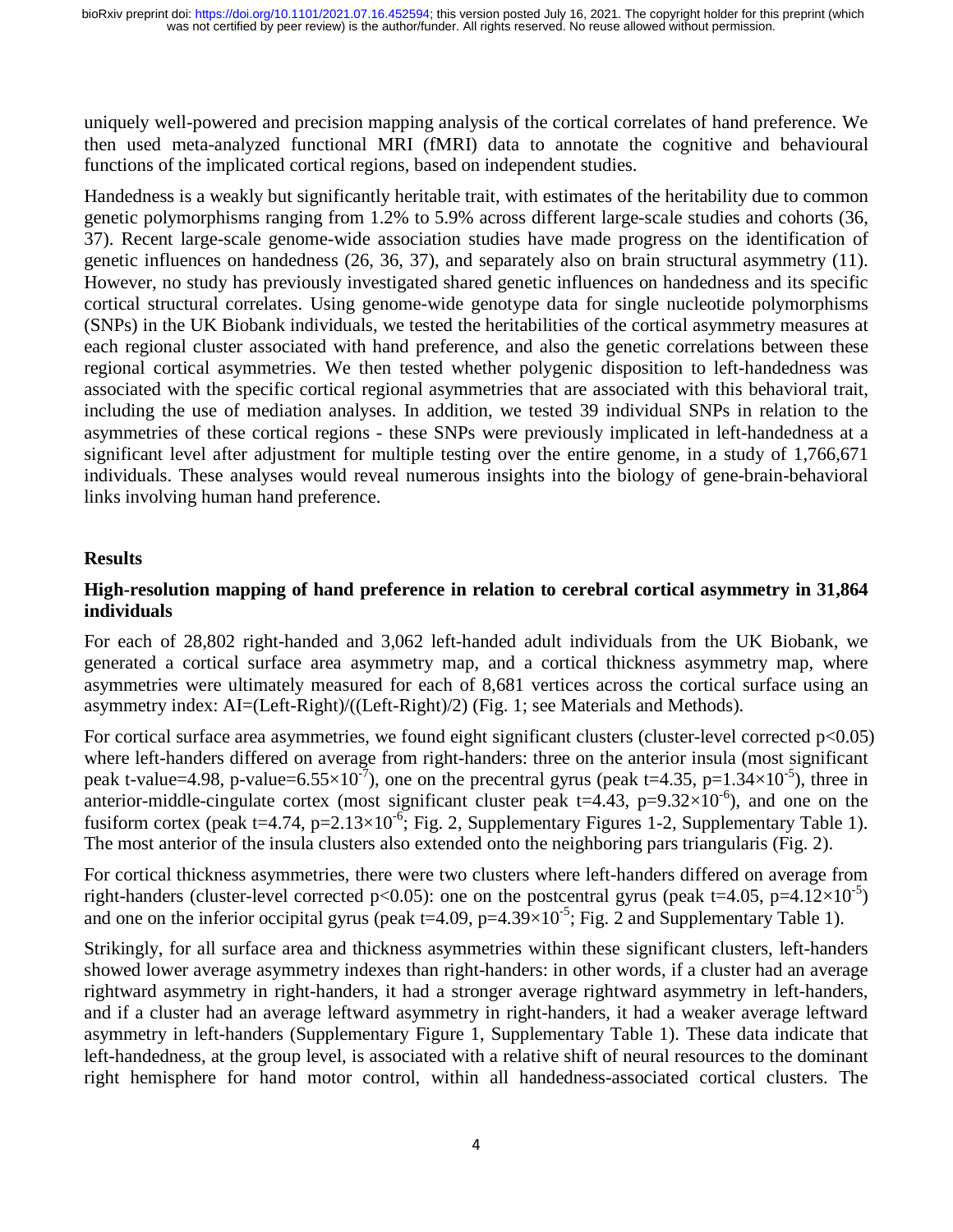unilateral hemispheric effects corresponding to the clusters with altered asymmetry in left-handers are in Supplementary Table 2.

#### **Functional annotation of cortical regional asymmetries linked to hand preference**

We used meta-analyzed fMRI activation data from 14,371 studies, compiled within the Neurosynth database (38), to annotate our handedness-associated structural asymmetry maps with cognitive and behavioural functions (see Materials and Methods).

We found that the clusters with altered average surface area asymmetries in left-handedness are especially activated by tasks involving executive functions, language and reading, mood and pain perception (Fig. 3 and Supplementary Table 3). The language-related annotations such as 'word, phonological, orthographic, reading, language' were likely contributed by the anterior insula and fusiform clusters in particular (Fig. 2): clusters 2 and 8 on the anterior insula, and cluster 1 on the fusiform cortex, overlap with regions previously identified as being conjointly and left-asymmetrically activated in each of the three sentence-level language task contrasts (39). Hemispheric language dominance is known to associate with hand preference, as atypical right-hemispheric language dominance is more frequent in left-handed than right-handed people (29, 40).

We found that clusters with altered cortical thickness asymmetries in left-handedness are especially activated by tasks involving hand and finger movement, as well as somatosensory and tactile tasks (Fig. 3 and Supplementary Table 3), likely contributed in particular by the postcentral gyrus cluster. The top functional terms were 'movements, hand, execution, finger, action, motor, motion' (Fig. 3 and Supplementary Table 3). These functional annotations based on independent fMRI data serve as a strong validation of the cortical thickness asymmetry associations with left-handedness that we observed (Fig. 3 and Supplementary Table 3). There were also numerous visual-system-related functional annotations for the regions with altered cortical thickness asymmetries in left-handedness (Supplementary Table 3), likely contributed especially by the inferior occipital cluster (Fig. 2).

The term 'motor' was annotated to the clusters showing altered surface area asymmetry and to those showing altered thickness asymmetry in left-handedness (Supplementary Table 3), again supporting the validity of these anatomy-handedness associations.

## **Genetic disposition to left-handedness associates with specific cortical asymmetries that are altered in left-handedness**

We made use of UK Biobank genome-wide genotype data to calculate the SNP-based heritabilities (41) of the cortical asymmetry measures for each separate cluster that was associated with hand preference, (Supplementary Table 4; Materials and Methods). These heritability values indicate the extent to which common genetic variation across the genome influences inter-individual variation in each of the lefthandedness-associated cortical regional asymmetries. The surface area asymmetries of the fusiform cluster, the three anterior insular clusters, and one anterior-middle-cingulate cluster were weakly but significantly heritable after false discovery rate (FDR) correction at 0.05, with pointwise heritability estimates ranging from 3.1% to 6.3%, (Supplementary Table 4). The surface area asymmetry of the precentral gyrus cluster was not significantly heritable (pointwise heritability  $0.0$ ,  $p=0.5$ ). Likewise, the cortical thickness asymmetries associated with left-handedness were not significantly heritable, with pointwise estimates no greater than 1.4% (lowest p=0.10).

Genetic correlation analysis indicated that the surface area asymmetries of the three anterior insula clusters were influenced by largely the same genetic variants across the genome, with significant pairwise genetic correlations from 0.85 to 1.0, whereas other pairwise genetic correlations between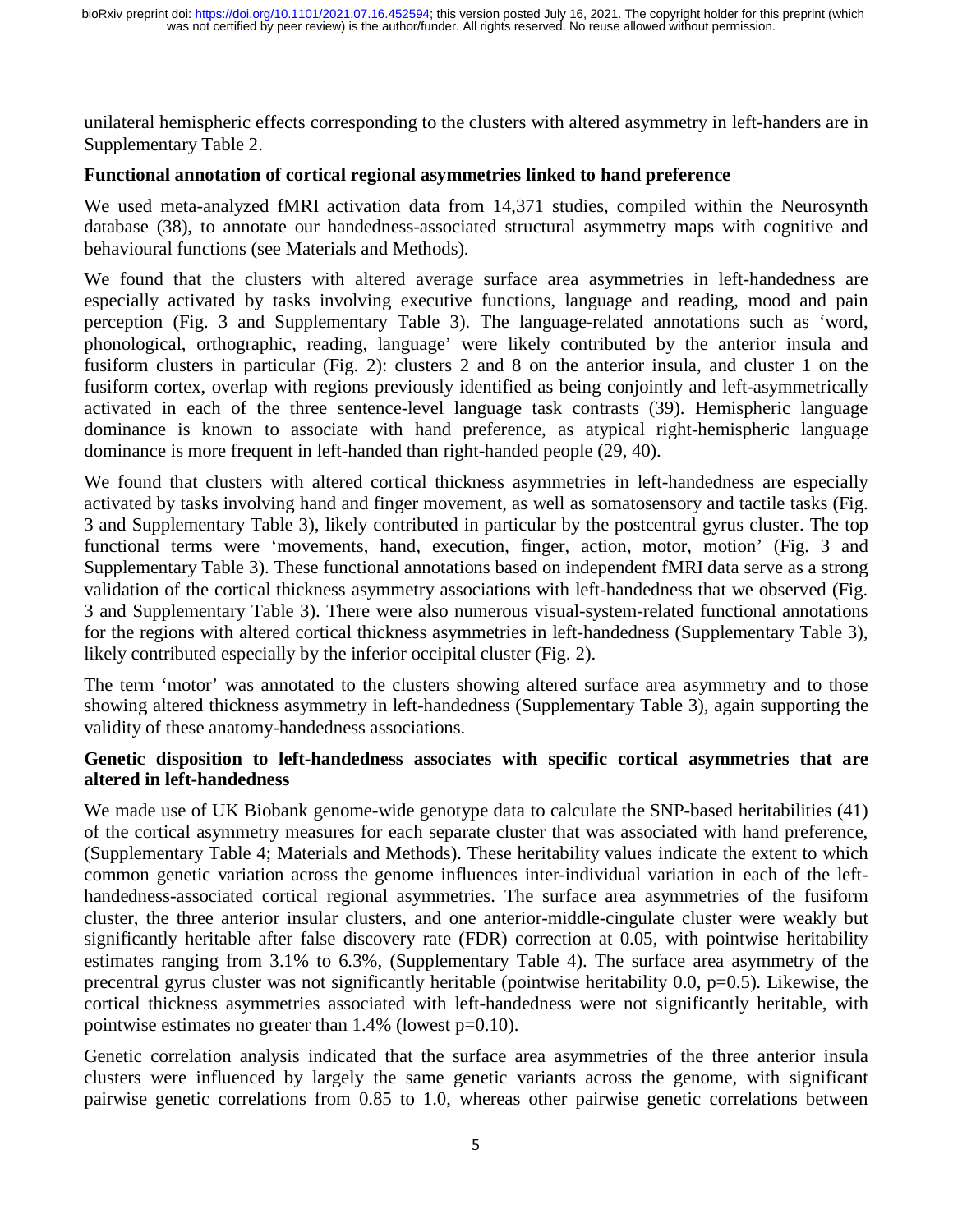heritable regional asymmetries were weaker (see phenotypic and genetic correlations in Supplementary Tables 5 and 6).

From an independent set of 272,673 right-handed and 33,704 left-handed individuals in the UK Biobank, who were not overlapping and unrelated to those with brain image data, we derived effect sizes for the association of each SNP across the genome with hand preference (see Materials and Methods). We then applied these effect size estimates, in mass combination, to the 28,802 right-handed and 3,062 lefthanded individuals having genetic and brain imaging data for the present study, in order to quantify their polygenic dispositions to left-handedness, using the PRS-CS toolbox (42). Polygenic disposition to lefthandedness was significantly associated with hand preference in this sample as expected (logistic regression beta=0.12,  $p=6.63\times10^{-5}$ ), as well as cerebral cortical surface area asymmetry within the fusiform cluster (r=-0.02, p=0.003), and anterior insula clusters 2 (r=-0.02, p=6.59×10<sup>-4</sup>) and 4 (r=-0.02,  $p=9.01\times10^{-5}$ ) after FDR correction at  $p<0.05$  (Fig. 4 and Supplementary Table 7). Specifically, higher polygenic disposition to left-handedness was associated with increased average rightward asymmetry in the fusiform cluster, and decreased average leftward asymmetry in the anterior insula clusters (Fig. 4), consistent with the associations of these regional surface area asymmetries with the left-handedness trait itself. The polygenic disposition to left-handedness was not associated with any other regional cortical asymmetries linked to left-handedness, including the precentral surface area asymmetry cluster, and the postcentral thickness asymmetry cluster (Fig. 4

and Supplementary Table 7).<br>
h anterior insula cluster that<br>
applied mediation analyses Separately for the fusiform cluster and each anterior insula cluster that showed association with polygenic disposition to left-handedness, we applied mediation analyses according to two possible causal models: polygenic disposition>asymmetry>handedness, and polygenic disposition>handedness>asymmetry (see Materials and Methods). All of the models showed evidence of both direct and mediated effects (Supplementary Tables 8 and 9).

## **Individual genomic loci associated with hand preference and its cerebral cortical correlates**

A previous genome-wide association study, based on 1,766,671 individuals, found 41 individual genomic loci that were significantly associated with left-handedness after multiple testing correction over the whole genome (37). In the 28,802 right-handed and 3,062 left-handed individuals with both genetic and brain imaging data in the present study, we found that 18 of these genomic loci were associated with at least one of the specific cortical regional surface area asymmetries that are linked to left-handedness, after FDR correction at 0.05 (Supplementary Table 10). In particular, 17 out of these 18 SNPs were associated with surface area asymmetry of either the fusiform cluster or at least one of the anterior insula clusters (Supplementary Table 10).

The protein-coding genes located nearest to these SNPs in the genome include four that encode tubulin components of microtubules, TUBB, TUBA1B, TUBB3 and TUBB4A, as well as microtubuleassociated proteins MAP2 and NME7. These findings are in line with another recent study which implicated microtubule-related genes in brain structural asymmetry, in that case using atlas-based regional definitions across the whole brain, but without considering handedness (11). Recessive mutations in *NME7* cause *situs inversus totalis*, a rare condition in which the visceral organs (heart, liver etc.) are reversed in their orientation on the left-right axis (43). Other genes implicated by the present study to affect both handedness and its specific cerebral cortical correlates include *CNTN3*, which mediates cell surface interactions during nervous system development (44), and *ATXN2L*, implicated in macrocephaly by *de novo* mutation (45).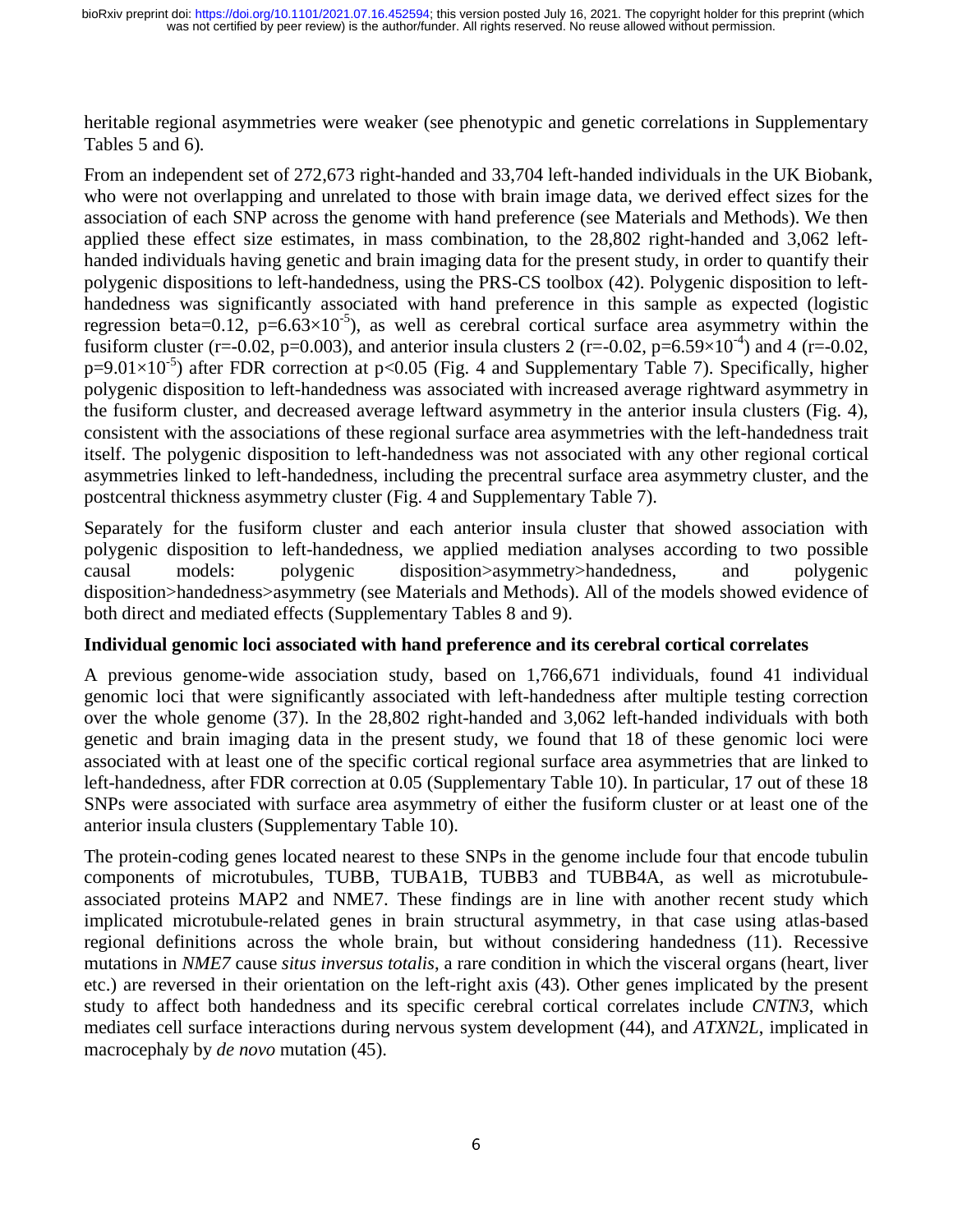#### **Discussion**

#### **Cerebral cortical structural asymmetry with respect to hand preference**

In this study we mapped cerebral cortical correlates of hand preference in 28,802 right-handed and 3,062 left-handed adults using an atlas-free, cortex-wide approach. This was by far the largest study of this question to date, and brings clarity to a long-standing issue in human neuroscience, where previous studies had reported contradictory, equivocal and/or negative results (see Introduction). The vertex-level mapping, made possible through re-sampling to a symmetrical template constructed through interhemispheric registration - meant that we were able to detect and delineate regional cortical correlates of hand preference that would likely remain concealed with atlas-based parcellation. We found that, at the group level, left-handers had an average less leftward/more rightward shift of specific regional cortical surface area or thickness asymmetry than right-handers, distributed in several cortical regions - fusiform, anterior insula (partly overlapping with the pars triangularis), precentral, postcentral, anterior-middlecingulate and inferior occipital cortex. For all of these regions, the average alterations were consistent with a relative shift of neural resources to the right hemisphere that controls the dominant hand in lefthanders. Together, the implicated regions suggest a distributed neural network associated with controlling articulation of the dominant hand.

Functional annotation of the regions with altered average surface area asymmetries in left-handers, based on independent fMRI data from 14,371 meta-analyzed studies, pointed to their involvements in executive functions including working memory, as well as language and reading, mood and pain perception. Regarding language, previous studies have found an increase in atypical right-hemisphere language dominance among left-handed people (29, 40), even while most left-handers have typical lefthemisphere language dominance (see Introduction). We found an association of hand preference with surface area asymmetry within the anterior insular cortex/pars triangularis, corresponding to core regions of the language network that show left-lateralized activation during sentence-level language tasks (39). The anterior insula has been suggested to be especially important for the establishment of functional language lateralization in development, through integrating across social, emotional and attentional systems during early language acquisition (46). There were no significant associations of hand preference with asymmetries of superior temporal or middle temporal cortex, which are also core language network regions (39). Thus hand preference apparently relates to cortical structural asymmetry of frontal language regions in particular, rather than other language network regions that are closer to primary auditory cortex of the temporal lobe.

fMRI-based annotation of the cortical regions with altered average thickness asymmetries in left-handers confirmed their involvements in hand sensorimotor functions, with top annotations of 'movements, hand, execution, finger' and so on. This functional annotation based on independent data provides a strong confirmation of the validity of these group-level cortical asymmetry alterations in left-handedness. As noted in the introduction, some previous studies targeted the central sulcus as a region of interest and reported altered cortical anatomy there in left-handers, but based on small samples and variable methods and measures, with conflicting results, such that findings have remained uncertain. Here we have definitively implicated a specific region of the postcentral gyrus through cortex-wide, atlas-free mapping in a large sample, and shown that cortical thickness asymmetry rather than surface area asymmetry is the feature most correlated with hand preference in this region. In contrast, we found that a specific region of precentral 'premotor' cortex showed altered average surface area asymmetry in left-handers.

The regions that showed altered average cortical thickness asymmetry in left-handers also received numerous vision-related annotations based on fMRI data, such as 'motor imagery, visual motion, eye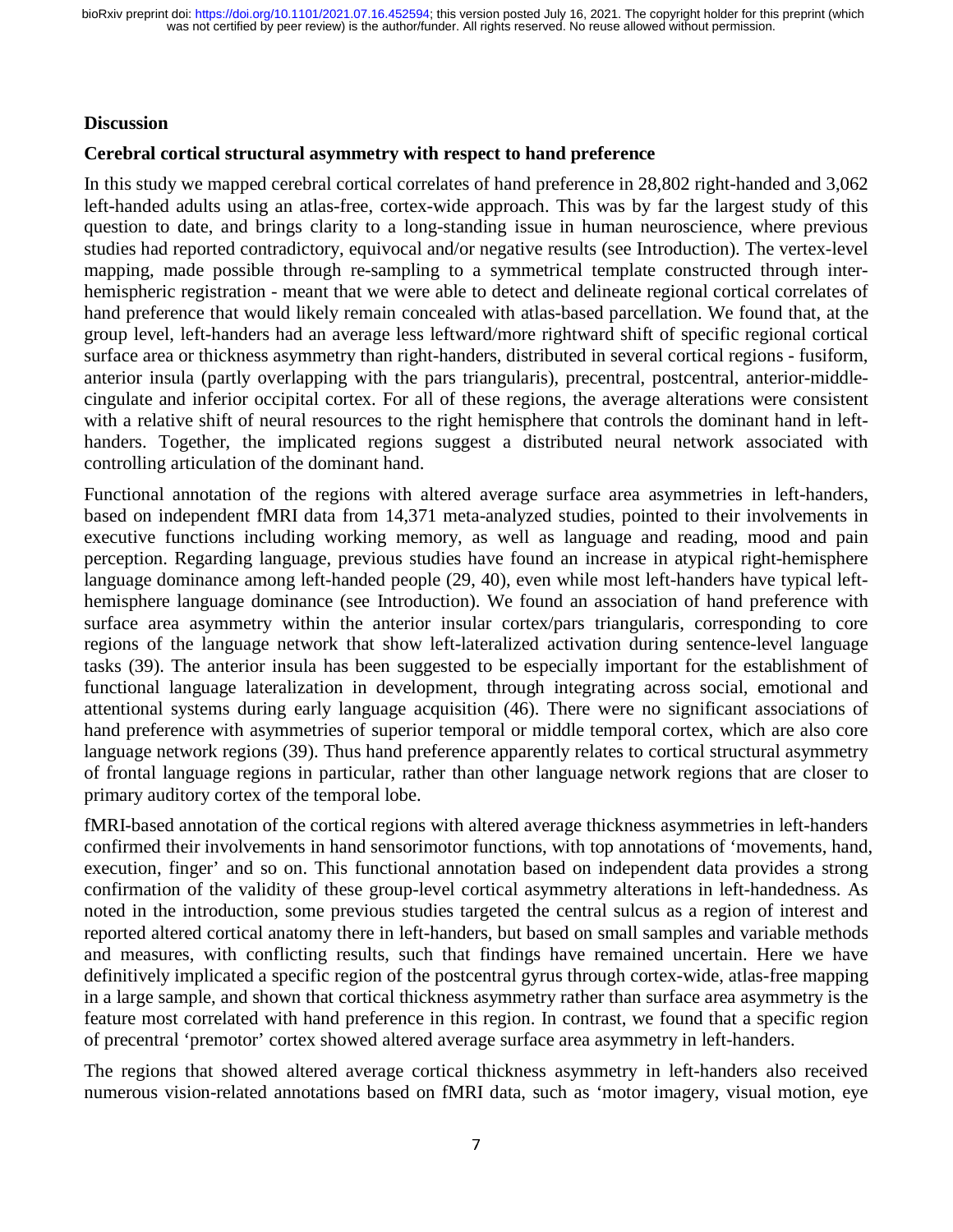movements, visual perception, eye fields' and so on. These annotations were likely driven by the inferior occipital cluster. Left-handers have been reported to show more variable hemispheric involvement than right-handers in visual half-field tasks, which can index lateralized contributions to visual attentional tasks (47). The need for hand-eye coordination during complex manual tasks may be a specific driver of this relationship. Interestingly, the inferior occipital cluster also lies within a language network region that shows left-lateralized activation during sentence-level tasks presented in different modalities (39).

#### **Shared genetic influences on hand preference and its specific cerebral cortical correlates**

We found that polygenic disposition to left-handedness was associated with specific handedness-linked asymmetries of surface area in the fusiform and anterior insular cortex. The directions of effect were as expected - higher polygenic disposition to left-handedness associated with reduced average leftward or increased average rightward surface area asymmetry in these cortical regions, the same as for lefthandedness itself. Notably, the regional cortical thickness asymmetries associated with hand preference, i.e., within the postcentral gyrus and inferior occipital cortex, were not significantly heritable and showed no associations with polygenic disposition to left-handedness. Neither did the surface area asymmetry of the precentral gyrus cluster. Thus some specific handedness-related cortical asymmetries share genetic influences with hand preference, while others apparently do not, at least to extents that could be detected in the current sample size.

In the adult cross-sectional data of the UK Biobank it is not possible to unambiguously establish causeeffect relations. Mediation models were compatible with fusiform and anterior insula surface area asymmetries partly mediating the effect of polygenic disposition on hand preference, but also with hand preference partly mediating the effect of polygenic disposition on these brain asymmetries. Both models are plausible, as brain anatomy may in principle be both causal to behavioural outcomes and shaped plastically by repeated behaviours, or indeed merely correlated due to shared underlying factors (48). However, the cortical asymmetries that share genetic influences with hand preference seem more likely to be involved in the etiology of hand preference, especially as some of the individual genes involved may point to potential mechanisms of establishing the brain's left-right axis in early development (see below). Furthermore, structural asymmetry of the anterior insula is already detectable from middle to late gestational age (49).

In contrast, non-heritable correlates of hand preference in the adult cortex may be more likely to reflect plastic adaptation in left-handedness, after the preference is already established developmentally. Lefthandedness has shown only limited associations with the environmental and early life factors studied so far (50, 51), but is also only weakly to moderately heritable (36, 37, 52). This suggests that lefthandedness arises largely from random (non-heritable) early developmental variation (53), occurring around a genetically-regulated program that is biased towards a right-handed outcome. In other words, the genetically regulated program of asymmetrical brain development appears to give rise to righthandedness with roughly 90% probability during development, and left-handedness with roughly 10% probability, while both inter-individual genetic and environmental variation seem to have generally small impacts on these probabilities. In this way, left-handedness can have non-heritable cortical correlates without necessarily invoking environmental causes.

This study pinpointed, for the first time, individual genomic loci which associate with both hand preference and some of its specific cortical structural correlates. The involvement of microtubule-related genes in human handedness and brain asymmetry suggests a possible mechanism whereby left-right asymmetry of the brain arises in the embryo from cellular chirality, i.e. an asymmetrical twisting of cellular shape, specified by the cytoskeleton (11). Such mechanisms have been described with respect to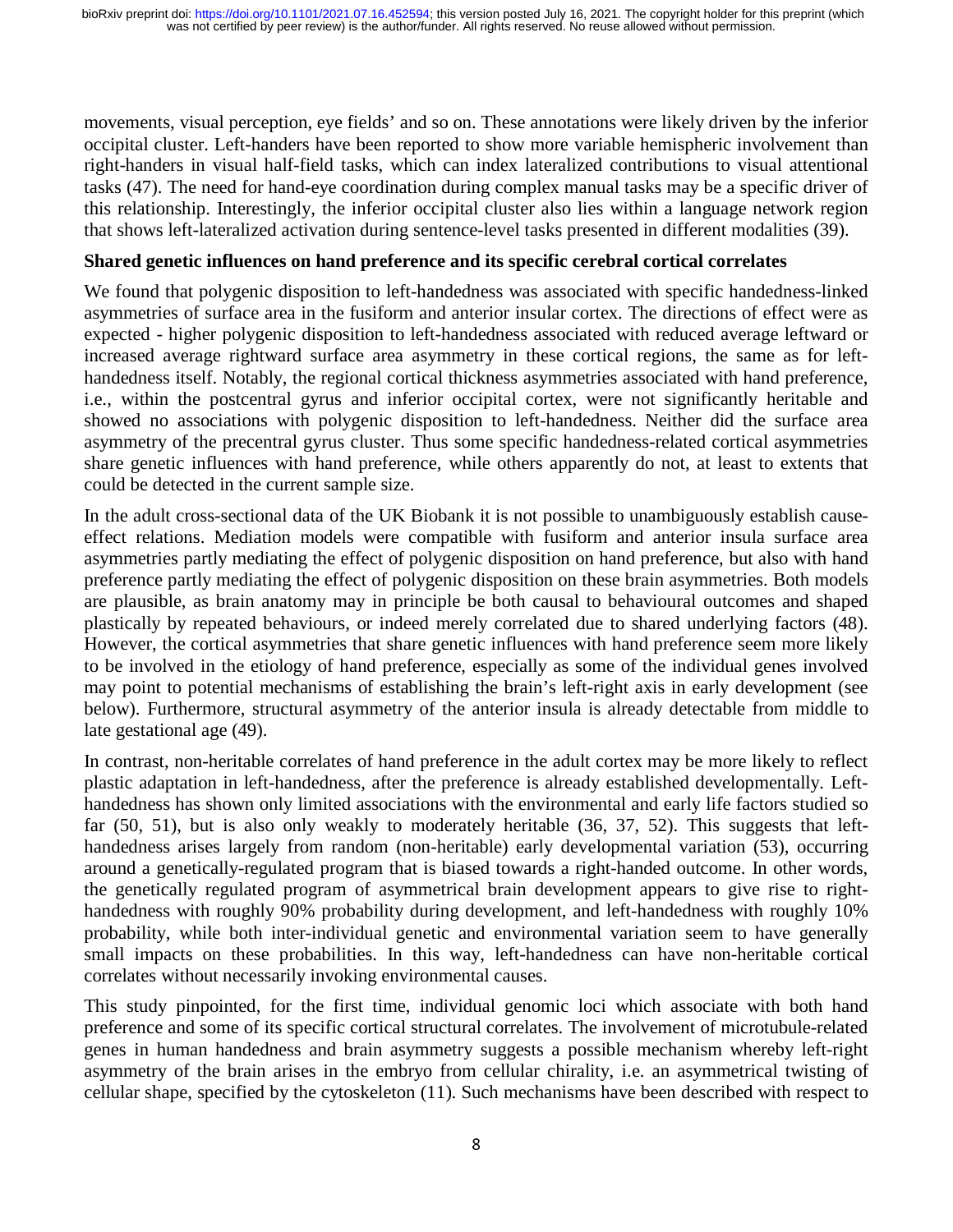other organs of other invertebrate and vertebrate species, and can be organ-intrinsic, i.e. arise independently of other organs or systems (54-60). This seems especially pertinent to the brain, as lefthemisphere dominances for hand preference and language do not usually reverse in people with *situs inversus totalis* i.e. reversal of the visceral organs on the left-right axis, when caused by genetic mutations which affect primary ciliary components (61-64). Primary cilia play an important role in the establishment of visceral asymmetry, where the molecular chirality of the axoneme (microtubule-based central strand of the cilium) results in unidirectional ciliary motion within the embryonic node (65, 66).

In this context, it is especially notable that our data implicated *NME7* in affecting both hand preference and handedness-associated cortical surface area asymmetries. Recessive mutations in this gene cause *situs inversus totalis*, but without primary ciliary dyskinesia, i.e., ciliary function remains largely or wholly unaffected even while the visceral organs become reversed (43). The functions of this gene are not well understood, but it is known to associate with γ-tubulin and the ciliary axoneme (43) - thus it has potential functions that involve the cilium but also the microtubule cytoskeleton more generally. *NME7* provides a possible genetic link between brain and body asymmetry, via as-yet-unidentified mechanisms which do not necessarily involve ciliary dysfunction and the nodal pathway of visceral laterality formation (67). All of the genes implicated here to affect both hand preference and its cerebral cortical correlates should be studied with gene-functional approaches, such as in cellular models and knockout mice, to understand their roles in affecting brain functional and structural laterality.

# **Limitations**

Vertex-wise mapping of asymmetry assumes that high-resolution correspondence can be achieved between contralateral vertices in the two hemispheres. For the most part the method appears to have worked well, insofar as it distinguished some regions of association with hand preference that make sense on *a priori* grounds, such as the sensorimotor cortex of pre- and post-central sulcus, and languagerelated regions. However, we found it necessary to exclude a region surrounding the boundary with subcortical structures at the center of the brain (affecting entorhinal, parahippocampal and cingulate regions; Supplementary Figure 3), where extreme vertex-wise asymmetry values were present in most individuals (see Materials and Methods). This may indicate an artifact that involves extreme warping for this region, to fit the symmetrical template.

The limitation of the UK Biobank cross-sectional data for making causal inferences from associations was already mentioned above. In addition, the UK Biobank is a volunteer cohort of middle-aged to older adults, and therefore not fully representative of the population, with generally superior health and socioeconomic circumstances for this age range, and greater female participation (68). Higher risk for psychiatric disorders has been suggested to reduce participation in cohort studies (69), and we have previously found evidence for this in the UK Biobank (70).

In this study we linked genetic, brain structural and behavioural data, as well as making use of independent, meta-analyzed fMRI data to understand the functions of the implicated sets of cortical regions. Future studies of hand preference in large datasets may seek to integrate more aspects of brain structure and function from the same individuals into the analyses, including potentially resting-state fMRI and diffusion tensor imaging data on white matter structural connectivity.

The assessment of hand preference was by a simple questionnaire, where individuals could choose between four options: right-handed, left-handed, use both hands equally, or prefer not to answer. We found the ambidextrous category to be relatively unreliable over repeat visits (Materials and Methods), which led us to use a binary left/right variable for the purposes of this study. Simple assessments such as this have been shown to capture the inherent dichotomy in hand preference that is also revealed by more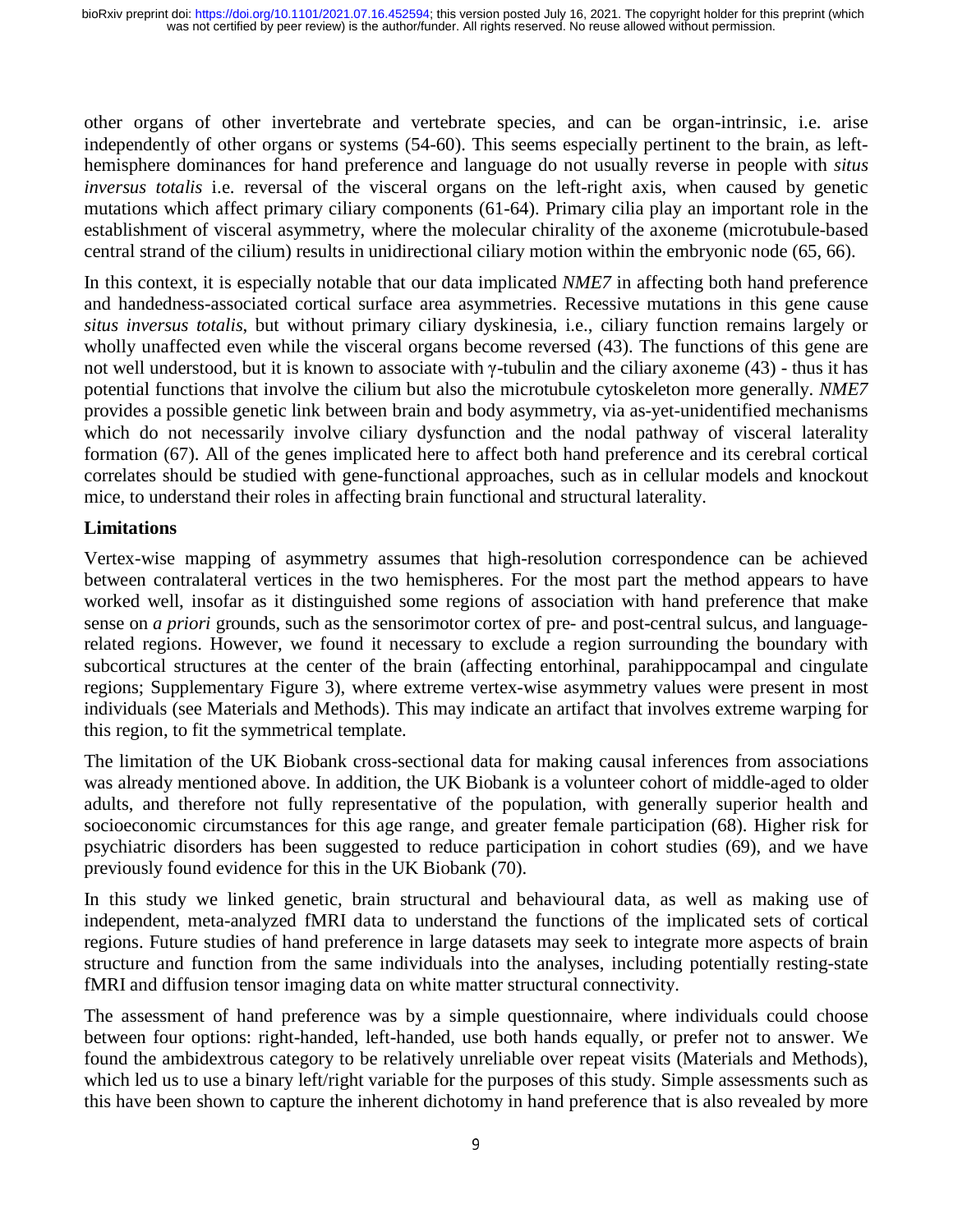quantitative, multi-item questionnaires (71). However, brain-behavior association results may have been different if using performance-based hand skill measures, or semi-quantitative multi-item handedness ratings.

This study examined average group differences in cerebral cortical asymmetry between left- and righthanders. Future studies may consider the possibility that left-handedness associates with increased variability in terms of brain structure and function.

#### **Summary**

This study used a symmetrical surface template to achieve atlas-free mapping of cerebral cortical asymmetry with respect to hand preference in an unprecedented sample size. Detailed and statistically reliable maps of the cortical correlates of human hand preference were produced, resolving a longstanding issue in human neuroscience. The implicated regions are especially involved in executive, language, motor and visual functions. Across all of the regions, the data uniformly indicated a less leftward/more rightward shift of neural resources in left-handers compared to right-handers, consistent with right-hemispheric control of the left hand. Hand preference was genetically associated with the asymmetries of frontal and fusiform language network regions, supporting developmental and evolutionary links between hand preference and language. Various other regional asymmetries associated with hand preference were not heritable, and may reflect plastic changes in support of hand preference, including those of primary sensorimotor cortex. Specific genes found to affect both hand preference and its cerebral cortical correlates include microtubule-related genes, one of which - *NME7* provides a potential mechanistic link between brain and visceral asymmetries which may not involve impaired ciliary function. This study provides an example of how linking across human genetics, brain structure and behavior in large datasets can provide tangible new knowledge, as well as mechanistic and developmental hypotheses for future research on typical and atypical human brain function.

## **Materials and Methods**

## **Participants**

This study was conducted under UK Biobank application 16066, with Clyde Francks as principal investigator. The UK Biobank is a general adult population cohort (72, 73). The UK Biobank received ethical approval from the National Research Ethics Service Committee North West-Haydock (reference 11/NW/0382), and all of their procedures were performed in accordance with the World Medical Association guidelines. Informed consent was obtained for all participants.

Imaging-genetics dataset: We used the UK Biobank neuroimaging data (74, 75) released in February 2020, together with the genotype data from the same participants. To achieve a sufficiently high degree of homogeneity for the genetic analyses, we restricted the sample to participants with 'white British ancestry' defined by Bycroft et al. ('in.white.British.ancestry.subset') (72). We excluded subjects with a mismatch of their self-reported and genetically inferred sex, with putative sex chromosome aneuploidies, or who were outliers based on heterozygosity (principle component corrected heterozygosity >0.19) and genotype missingness (missing rate >0.05) (72). We randomly excluded one subject from each pair with a kinship coefficient >0.0442, as defined by the UK Biobank (72).

Handedness was assessed by a touchscreen question with four choices: right-handed, left-handed, use both right and left hands equally, prefer not to answer (UK Biobank field: 1707). We previously found that those indicating mixed handedness (roughly 2% of all individuals) had a high rate (41%) of changing their answers over repeat visits to the assessment centres, whereas those indicating either right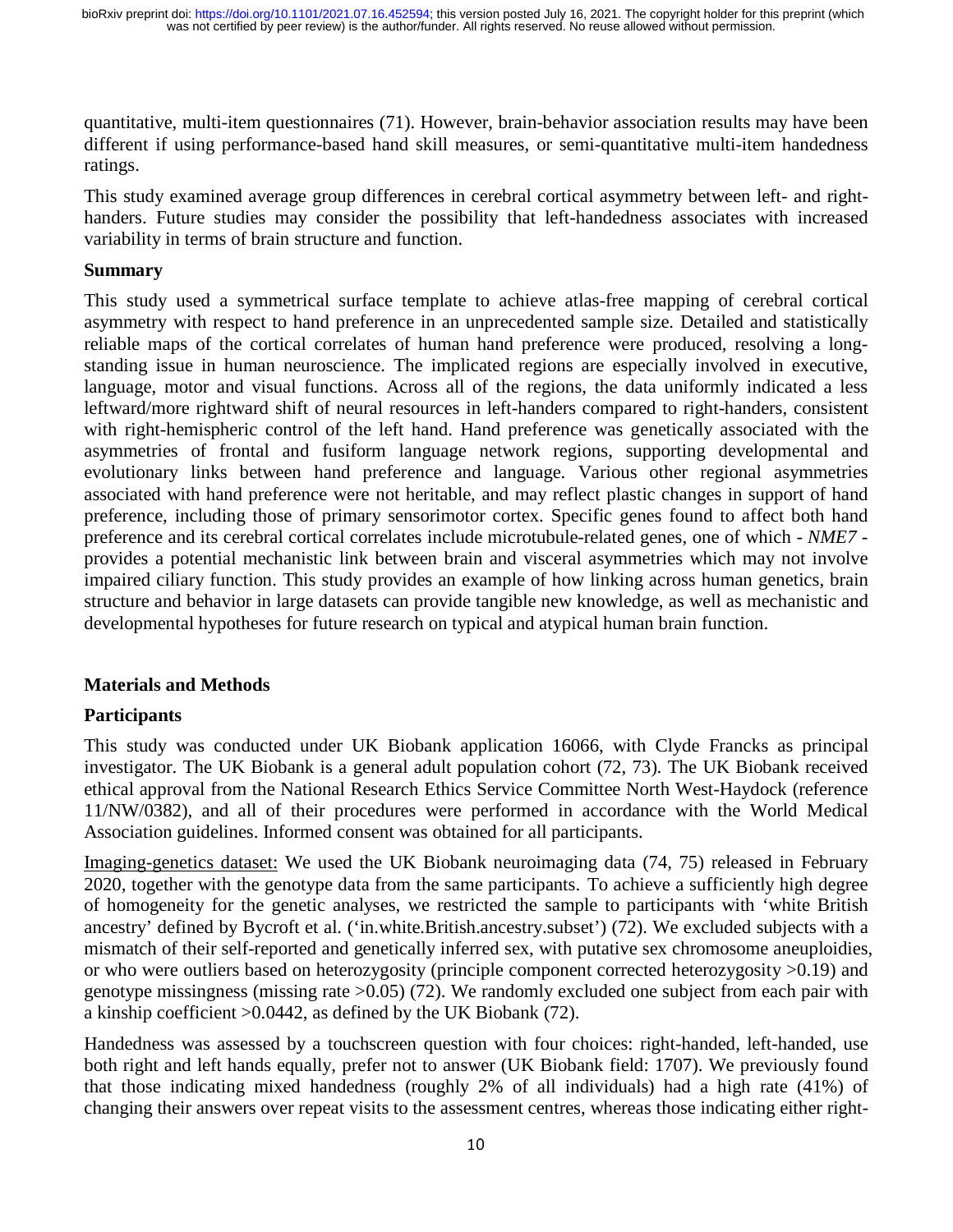handedness or left-handedness at their first visit had consistency rates >97% on subsequent visits (36, 76). We therefore excluded mixed handers and focused only on those indicating either right- or lefthandedness during their first visit.

These steps resulted in a final sample of 31,864 participants, comprising 28,802 right-handers and 3,062 left-handers. The age range of these participants was from 45 to 81 years (mean 63.75), and 15,064 were male, 16,800 female.

Genome-wide screening dataset to obtain SNP-wise effect sizes for association with hand preference: These UK Biobank individuals had genetic and handedness data, but not brain image data. We applied the same genetic and handedness exclusion criteria as above, with the additional requirement that none of these individuals should have a kinship coefficient >0.0442 with any of the individuals in the imaging-genetic data set. This yielded 272,673 right-handed and 33,704 left-handed participants, not overlapping and unrelated to the set with brain imaging data.

# **MRI processing**

Brain image data were derived from T1-weighted MRI scans (Siemens Skyra 3 Tesla MRI with 32 channel radio frequency receive head coil). We started from the Freesurfer 6.0 (77) 'recon-all' cortical reconstructions generated by the UK Biobank imaging team (UK Biobank data-field 20263, first imaging visit) - but did not make use of image-derived-phenotypes released by that team. Rather, the cortical thickness and surface area maps of both hemispheres of each individual were re-sampled into a standard symmetrical space created using inter-hemispheric co-registration (fsaverage\_sym) (34), with 163,842 vertices per hemisphere (Supplementary Figure 4). This process required roughly 10 weeks of processing on 12 cluster server nodes running in parallel, and precisely aligned morphometry features between the two hemispheres to achieve vertex-wise correspondence. Separately for surface area and thickness maps, asymmetry for each left-right matched pair of vertices, in each participant, was calculated according to the asymmetry index AI=(left-right)/((left+right)/2). The asymmetry maps for surface area and thickness of each individual were then down-sampled to the left-hemisphere of template 'fsaverage5' (10,242 vertices per hemisphere; Supplementary Figure 4).

We noticed that a majority of individuals had extreme values of asymmetry in a region wrapping around the boundary with subcortical structures near the center of the brain (Supplementary Figure 3), which likely arises from a registration artifact. For this region we excluded any vertices from all individuals when they had surface area  $|AI|>1$  in at least 1000 ( $\sim$ 3%) individuals (Supplementary Figure 3) (i.e., excluded from subsequent analyses of both surface area and cortical thickness asymmetries). This left 8,681 vertex-wise asymmetry measures per individual, spanning the majority of the cerebral cortex (Fig. 1).

## **Mapping cortical asymmetry correlates of hand preference**

For each vertex, brain asymmetry differences between left- and right-handers were examined by twosample t-tests, separately for surface area and cortical thickness, while controlling for continuous covariates: age when attended assessment center (fields 21003-2.0), quadratic age (age – mean\_age)<sup>2</sup>, scanner position parameters (X, Y and Z: fields 25756-2.0, 25757-2.0 and 25758-2.0), T1 signal-tonoise ratio (field 25734-2.0), T1 contrast-to-noise ratio (field 25735-2.0), together with two categorical covariates: assessment center (field 54-2.0) and sex (field 31-0.0). Significant clusters were determined by the random field theory method at a cluster-corrected level of  $p<0.05$  (clusters forming with vertexlevel p<0.001) to minimize the likelihood of false positive results, using the SurfStat toolbox (https://www.math.mcgill.ca/keith/surfstat/). As a post-hoc analysis, we also examined the unilateral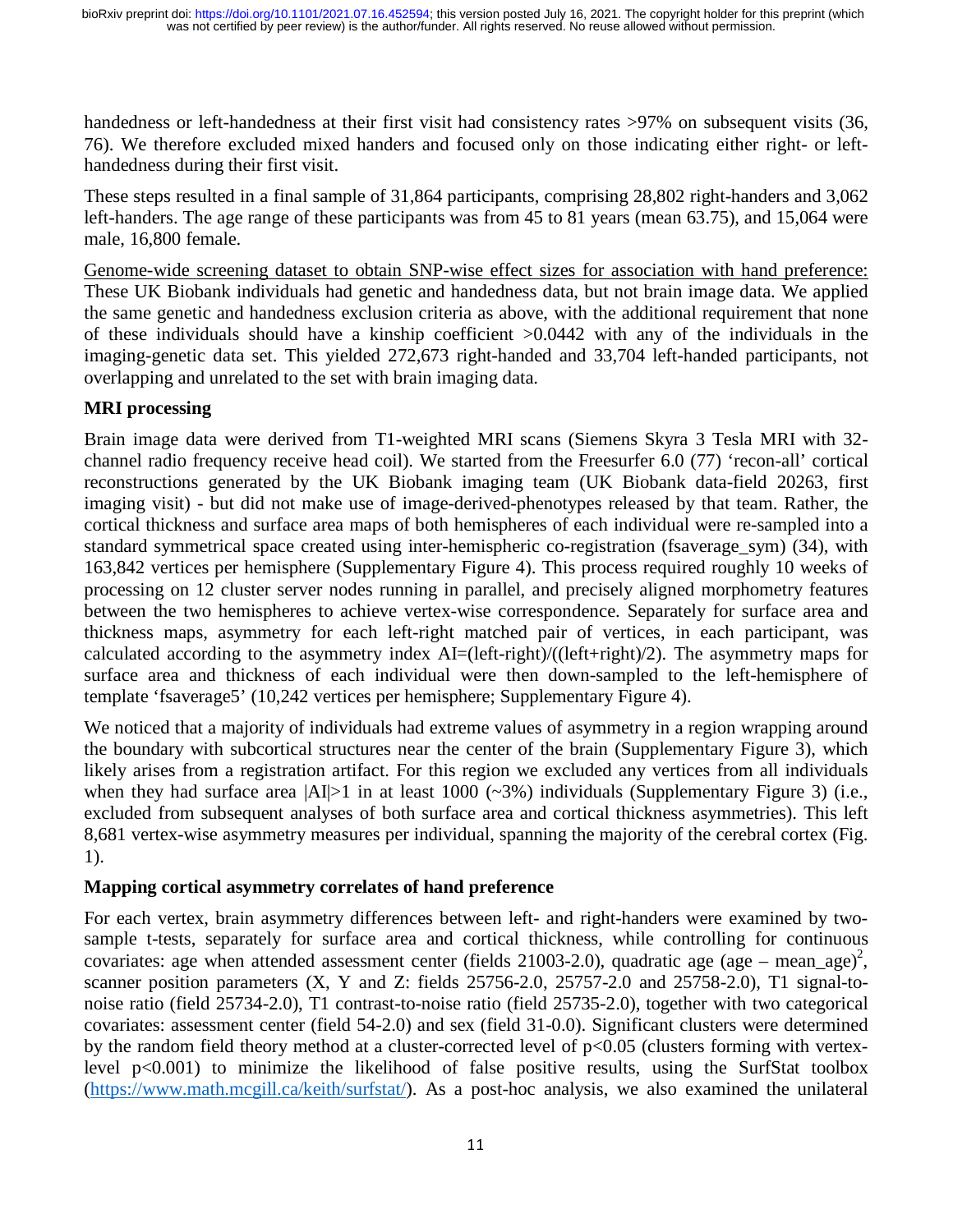effects corresponding to clusters with altered asymmetry in left-handers. Specifically, for each hemisphere and individual, we calculated the mean unilateral value across all vertices within each significant cluster, and compared the differences between left and right-handers by two sample t-tests, while controlling for the same covariates mentioned above.

## **Functional annotation of cortical regions showing altered asymmetry in left-handers**

We made use of the Neurosynth database (38), a platform for large-scale automated synthesis of taskbased fMRI data. This database defines brain-wide activation maps corresponding to specific cognitive or behavioural task terms, using meta-analyzed functional activation maps from studies referring to those terms (38). At the time of accessing the database it included 1307 maps, representing activation patterns corresponding to 1307 cognitive or behavioural terms, from 14,371 human neuroimaging studies. We created one bilateral mask in MNI152 standard space by labelling all clusters showing altered average surface area asymmetry in left-handers, and another bilateral mask in MNI standard space that comprised all clusters showing altered average cortical thickness asymmetry in left-handers. This was achieved through applying the 'mri\_surf2vol' function in Freesurfer to the down-sampled, handedness-associated asymmetry cluster maps (defined in left hemisphere 'fsaverage5' surface space), then identifying the mirrored voxels (based on the midline of left and right hemisphere) corresponding to these clusters in the right of the symmetrical standard space, to define masks with bilaterally labelled voxels. These masks were then used separately as input to identify relevant cognitive and behavioral terms through the 'decoder' function of the Neurosynth database. This tool first creates a co-activation map for each input mask, based on all activation data in the database, and then tests each term-specific activation map for spatial correlation with the co-activation map. Cognitive terms with correlations >0.2 were visualized on a word-cloud plot, while excluding anatomical terms, non-specific terms (e.g. 'Tasks'), and one from each pair of virtually duplicated terms (such as 'Words' and 'Word'). This tool does not employ inferential statistical testing, but rather ranks cognitive and behavioural terms according to the correlations of their meta-analyzed activation maps with the co-activation map corresponding to a user-defined input mask.

## **Heritabilities and genetic correlations of cortical asymmetries associated with hand preference**

From the imputed SNP genotype data released by the UK Biobank (March 2018), 9,516,135 autosomal variants with minor allele frequencies >1%, INFO (imputation quality) score >0.7 and Hardy-Weinberg equilibrium  $p>1\times10^{-7}$  were used to build a genetic relationship matrix using GCTA (78) (version 1.93.0beta). Specifically for analyses using GCTA, we further excluded one random participant from each pair having a kinship coefficient higher than 0.025 based on the calculated genetic relationship matrix (this analysis is particularly sensitive to higher levels of relatedness), resulting in 29,973 participants for this particular analysis (27,083 right-handed and 2,890 left-handed). Genome-based restricted maximum likelihood analyses, using GCTA (78), were used to estimate the SNP-based heritability for each cluster that had shown altered asymmetry in left-handedness (using the mean asymmetry index across vertices within each cluster), controlling for the above-mentioned covariates  $(i.e., age, (age-mean_age)^2$ , scanner position parameters, T1 signal-to-noise ratio, T1 contrast-to-noise ratio, assessment center and sex), plus an additional binary covariate for genotyping array, and the first ten genetic principle components capturing population genetic diversity (UKB field ID: 22009- 0.1~22009-0.10) (72), and applying FDR 0.05 across the ten clusters. Bivariate GREML analysis (79) was used to estimate genetic correlations between the pairs of significantly heritable cluster-wise asymmetries.

## **Polygenic disposition to left-handedness**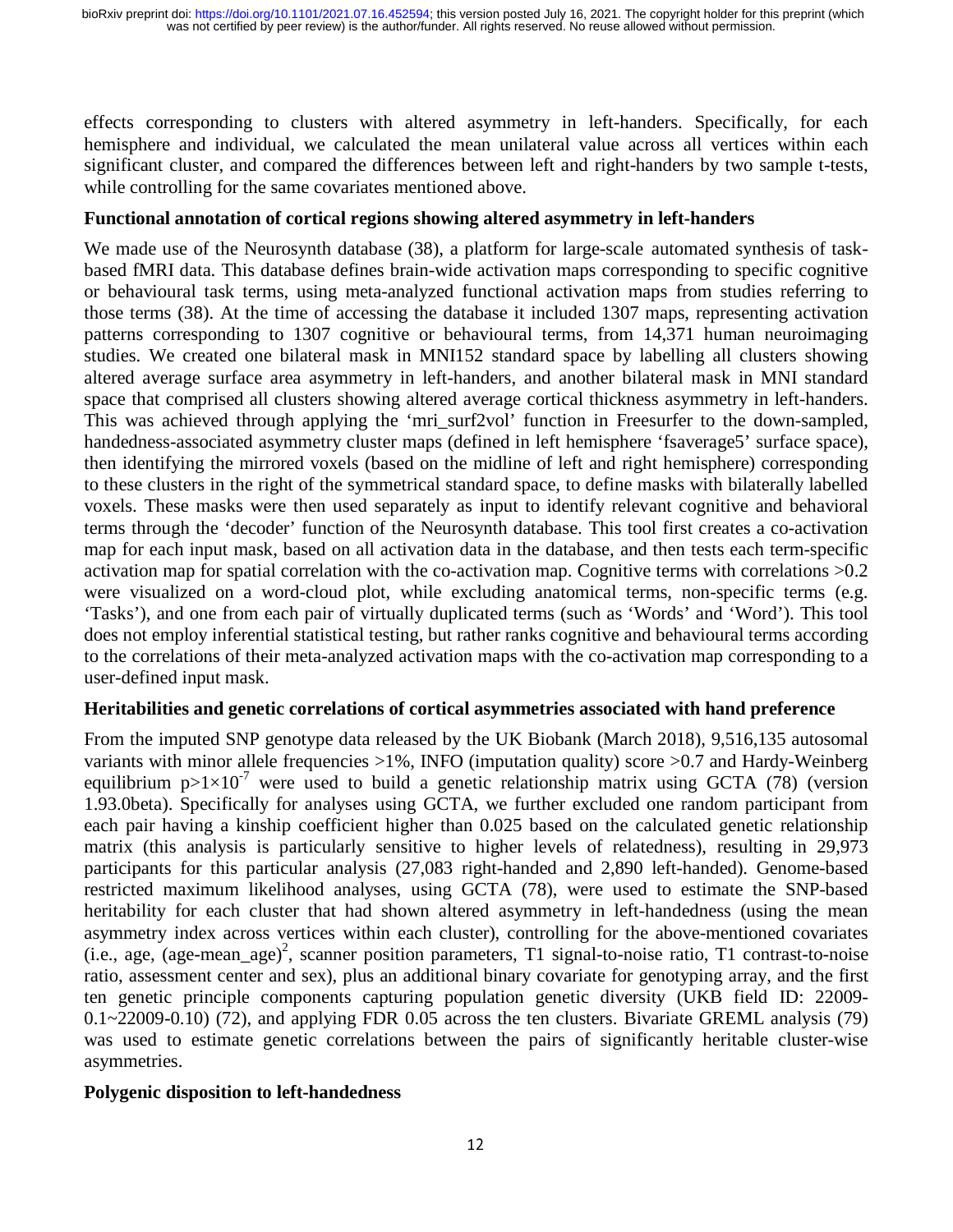In the 272,673 right-handed and 33,704 left-handers who were not overlapping and unrelated to those with brain image data (see above), we again excluded genetic variants with minor allele frequencies  $\leq$ 1%, INFO score  $\leq$ 0.7, and Hardy-Weinberg equilibrium p-value  $\leq$ 10<sup>-7</sup>. We then carried out an autosome-wide association scan for right- versus left-handedness, under an additive genetic model, with covariates for year of birth, sex, genotyping array, and the first ten genetic principle components capturing population genetic diversity, using BGENIE (v1.2) (72). SNP-wise effects on left-handedness disposition from this sample were then applied in mass combination to the 28,802 right-handed and 3,062 left-handers with post-QC imaging and genetic data (see above), to estimate their polygenic dispositions to left-handedness, using PRS-CS (42). This method uses a high-dimensional Bayesian regression framework to estimate posterior effect sizes of included SNPs, and has shown superior prediction statistics compared to approaches based on clumping by linkage-disequilibrium and P-value thresholding (80). In total, effect sizes of 1,103,636 SNPs spanning the autosomes were used, based also on their presence in the 1000 Genomes project European-descent dataset, from where PRS-CS obtains its linkage disequilibrium information (81). We used default parameters and the recommended global effect size shrinkage parameter phi=0.01. The handedness polygenic scores in the imaging-genetic dataset were z-standardized for subsequent analyses (Supplementary Figure 5).

We first tested whether polygenic disposition to left-handedness was associated with hand preference in the 28,802 right-handed and 3,062 left-handers, using logistic regression with hand preference as the outcome variable, and covariates of age, (age – mean\_age)<sup>2</sup>, genotyping array, the first ten genetic principle components (see above), and sex.

We then extracted the mean asymmetry index over all vertices within each separate cluster that showed association of its asymmetry with left-handedness (eight clusters for surface area asymmetry, two for thickness asymmetry). Separately for each cluster's mean asymmetry, we performed Pearson correlation analysis with polygenic disposition to left-handedness across individuals, while controlling for the same covariates as in the SNP-based heritability analysis (above), and applying FDR correction at 0.05 across the ten clusters tested.

For the asymmetry clusters that were significantly associated with polygenic disposition to lefthandedness, we then applied the 'mediation' toolbox in R https://www.rdocumentation.org/packages/mediation/versions/4.5.0 using the same covariates and bootstrapping 1000 times, in order to test causal mediation models framed with respect to either polygenic disposition>asymmetry>handedness or polygenic disposition>handedness>asymmetry, separately for each cluster's mean asymmetry.

## **Imaging genetic analysis of individual loci associated with left-handedness**

A previous genome-wide association scan for left-versus-right handedness, carried out in 1,766,671 individuals, reported 41 individually significant genomic loci after correction for multiple testing across the whole genome (37). We found genotype data for 38 of these SNPs in the 28,802 right-handed and 3,062 left-handers of the imaging-genetic sample in the present study, and were able to identify a proxy SNP for one more of these lead SNPs (rs11265393 as a proxy for rs66513715, with linkage disequilibrium r-squared of 1 in European-descent data according to LDproxy (82)). We tested each of these 39 SNPs for association with each of the significantly heritable, cortical cluster-wise asymmetries (averaged over all vertices separately within each cluster) that showed alterations in left-handers, using an additive model in BGENIE (v1.2) (72) with the same covariates as the heritability analysis (above). All 39 SNPs had imputation quality (INFO) scores > 0.7. We applied FDR correction at 0.05 to control multiple testing over all of these SNP-cluster combinations.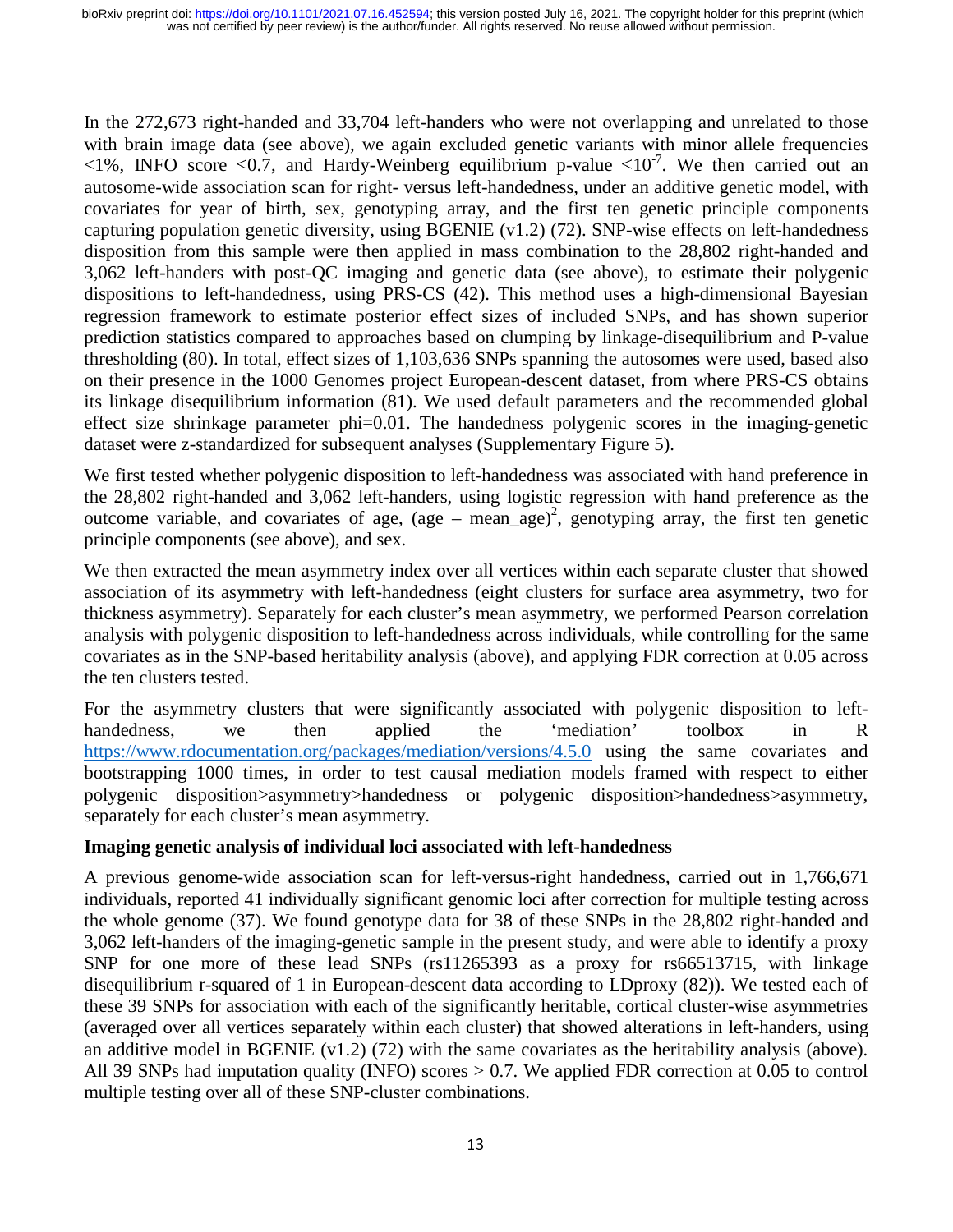Note that the previous genome-wide association study of left-versus-right handedness based on 1,766,671 individuals (37) included the UK Biobank participants, and therefore also included the participants with brain image data, although the brain image data were not used in that study. The sample overlap meant that we could not use those genome-wide, SNP-wise effect size estimates to calculate polygenic disposition to left-handedness in the current study, as the genome-wide screening and target datasets must not overlap for polygenic scoring analysis. In addition, the SNP-wise effect sizes have not been made publicly available from the GWAS of 1,766,671 individuals (37).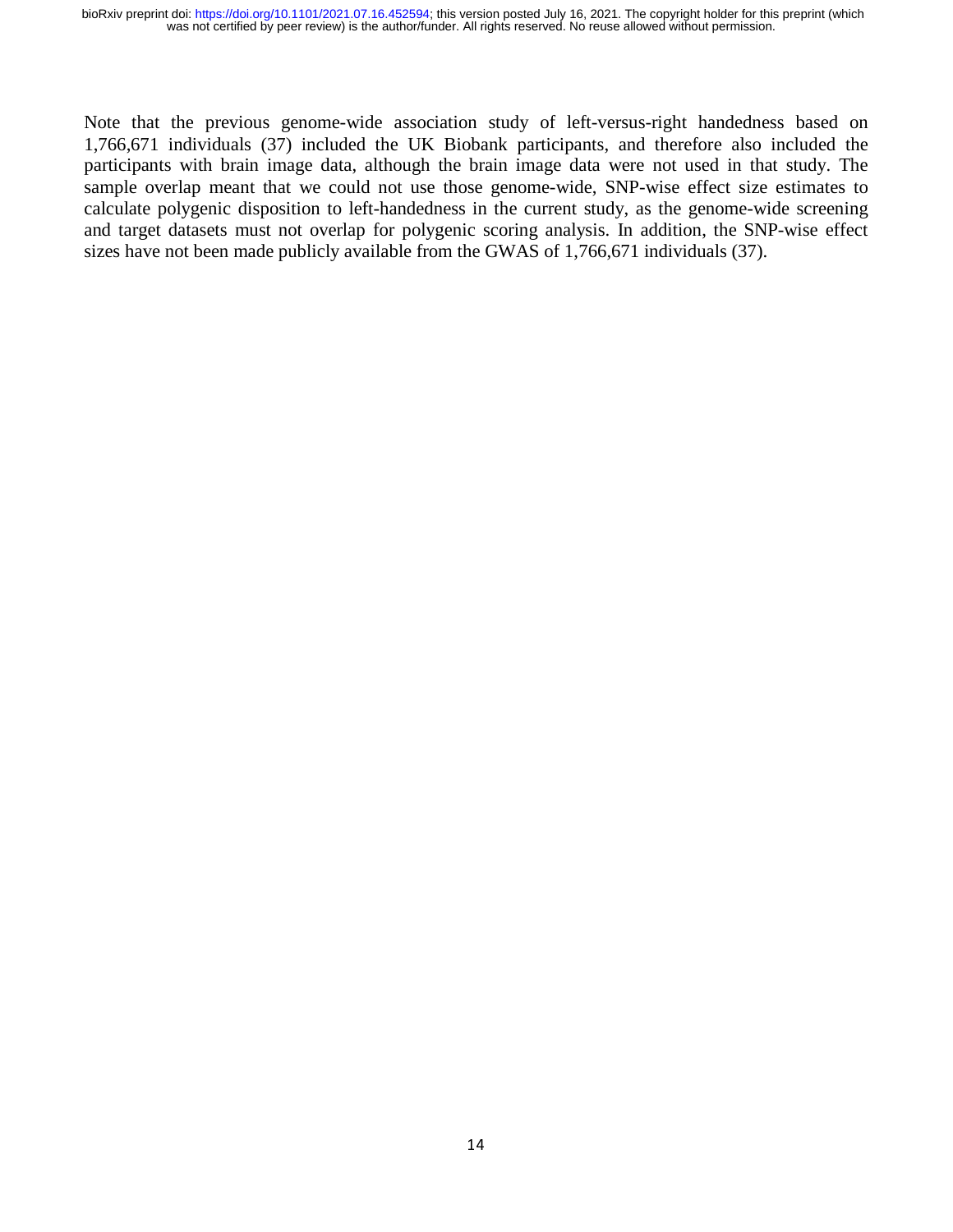# **Acknowledgements**

This research was funded by the Max Planck Society (Germany) and grants from the Netherlands Organization for Scientific Research (NWO) (054-15-101) and French National Research Agency (ANR, grant No. 15-HBPR-0001-03) as part of the FLAG-ERA consortium project 'MULTI-LATERAL', a Partner Project to the European Union's Flagship Human Brain Project. This research was conducted using the UK Biobank resource under application no. 16066, with C.F. as the principal applicant. Our study made use of data generated by an image-processing pipeline developed and run on behalf of UK Biobank. The funders had no role in study design, data collection and analysis, the decision to publish or preparation of the manuscript. Many thanks to Nathalie Tzourio-Mazoyer and Bernard Mazoyer for their founding roles in the collaborative work that led to this study.

# **Contributions**

Z.S.: Conceptualization, methodology, analysis, visualization, original draft writing. D.S.: Methodology, analysis, review & editing. C.F.: Conceptualization, methodology, direction, supervision, original draft writing, review & editing. A.P., A.C.C., J.M.R., R.W., M.J., S.E.F. and F.C.: Conceptualization, review and editing the manuscript.

# **Competing interests**

The authors report no competing interests.

# **Data Availability**

The primary data used in this study are available via the UK Biobank website www.ukbiobank.ac.uk. Other publicly available data sources and applications are cited in the manuscript.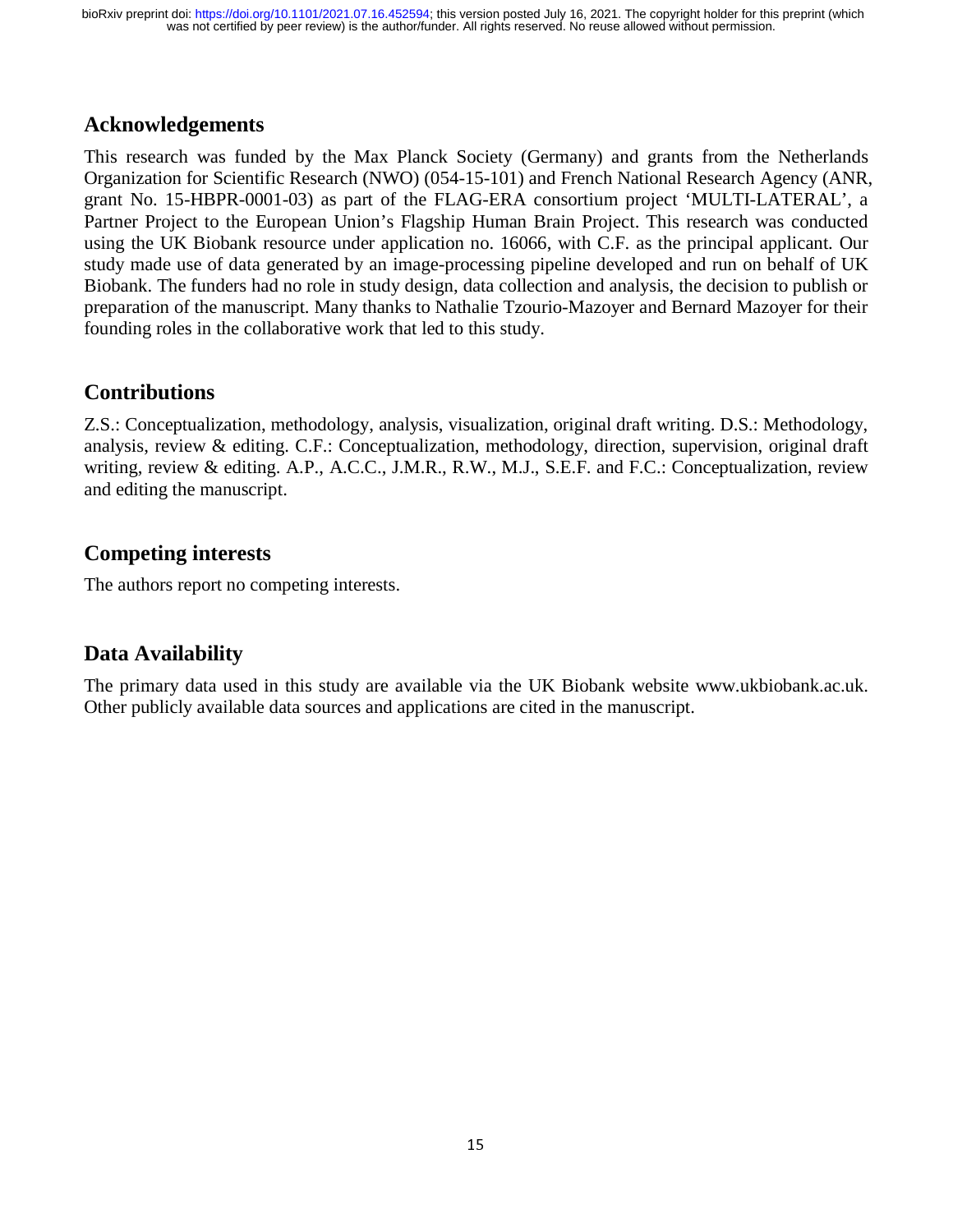# **References**

- 1. Coren S & Porac C (1977) Fifty centuries of right-handedness: the historical record. Science<br>198(4317):631-632.<br>2. Faurie C & Raymond M (2004) Handedness frequency over more than ten thousand years.
- -------------------<br>Faurie C & Raymond<br>*of the Royal Society* 2. Faurie C & Raymond M (2004) Handedness frequency over more than ten thousand years. Proceedings<br>of the Royal Society of London. Series B: Biological Sciences 271 (Suppl 3):S43-S45.<br>3. McManus IC (2009) The history and g
- of the Royal Society of London. Series B: Biological Sciences 271(Suppl 3):S43-S45.<br>McManus IC (2009) The history and geography of human handedness. *Language L*<br>Psychosis, eds Sommer IEC & Kahn RS (Cambridge University Pr 3. McManus IC (2009) The history and geography of human handedness. Language Lateranzation and<br>Psychosis, eds Sommer IEC & Kahn RS (Cambridge University Press, Cambridge), pp 37-58.<br>4. Papadatou-Pastou M, et al. (2020) Hum
- Psychosis, eds Sommer IEC & Kahn RS (Cambridge University Press, Cambridge), pp 37-56.<br>Papadatou-Pastou M, *et al.* (2020) Human handedness: A meta-analysis. *Psychological bull*<br>Pagination Specified-No Pagination Specifie 4. Papadatou-Pastou M, et al. (2020) Human handedness: A meta-analysis. Psychological bulletin:No<br>Pagination Specified-No Pagination Specified.<br>5. Perelle IB & Ehrman L (1994) An international study of human handedness: th
- Perelle IB & Ehrman L (1994) An international<br>24(3):217-227. 5. Perence IB & Emman L (1994) An international study of human handedness: the data. Behavior Genetics<br>24(3):217-227. Willems RM, der Haegen LV, Fisher SE, & Francks C (2014) On the other hand: including left-handers in
- wilems RM, de<br>cognitive neuro
- 6. Willems RM, der Haugen LV, Fisher Lay, Element Collection, Casemannian Research Condition Reportive neuroscience and neurogenetics. Nat Rev Neurosci 15(3):193-201.<br>7. O'rahilly R (1987) Developmental stages in human emb cognitive neuroscience and neurogenetics. Nat Rev Neuroscr 15(3):133-201.<br>O'rahilly R (1987) Developmental stages in human embryos including a revisi<br>and a survey of the Carnegie Collection. *Contrib. Embryol. Carneg. Inst* 7. O'rahilly R (1987) Developmental stages in human embryos including a revision of Streeter's" horizons"<br>and a survey of the Carnegie Collection. *Contrib. Embryol. Carneg. Inst.* 637:65-201.<br>8. Hepper PG, Wel
- and a survey of the carnegie collection. Commo: Embryol. Cameg. Inst. 637:65-201.<br>Hepper PG, Wells DL, & Lynch C (2005) Prenatal thumb sucking is related to postnat.<br>Neuropsychologia 43(3):313-315. 8. Hepper PG, Wells DL, & Lynch C (2005) Prenatal thumb sucking is related to postnatal handedness.<br> *Neuropsychologia* 43(3):313-315.<br>
9. de Kovel CGF, Lisgo SN, Fisher SE, & Francks C (2018) Subtle left-right asymmetry o
- profiles in embryonic and foetal human brains. Scientific reports 8(1):12606.
- 9. 19. de Kovel Corel Corel Corel Corel Corel Corel Corel Corel Corel Corel Corel Corel Corel Corel Corel Corel<br>10. Francks C (2015) Exploring human brain lateralization with molecular genetics and genomics. Annals profiles in embryonic and foetal human brains. Scientific reports 6(1):12606.<br>Francks C (2015) Exploring human brain lateralization with molecular genetic<br>the New York Academy of Sciences 1359(1):1-13. 10. Francks C (2015) Exploring human brain lateralization with molecular genetics and genomics. Annuls by<br>the New York Academy of Sciences 1359(1):1-13.<br>11. Sha Z, et al. (2021) The genetic architecture of structural left-
- the New York Academy of Sciences 1339(1):1-13.<br>Sha Z, et al. (2021) The genetic architecture of str<br>Hum Behav. 11. Sha Z, et al. (2021) The genetic architecture of structural left-right asymmetry of the human brain. Nat<br>Hum Behav.<br>12. Ocklenburg S, et al. (2017) Epigenetic regulation of lateralized fetal spinal gene expression unde
- *Hum Behav.*<br>Ocklenburg S<br>hemispheric 12. Ocklenburg S, et al. (2017) Epigenetic regulation of lateralized fetal spinal gene expression underlies<br>hemispheric asymmetries. *eLife* 6:e22784.<br>13. Papadatou-Pastou M & Tomprou D-M (2015) Intelligence and handedness
- hemispheric asymmetries. ezije 6:e22784.<br>Papadatou-Pastou M & Tomprou D-M (201<br>intellectually disabled, typically developing 13. Papadatou-Pastou M & Tomprou D-M (2015) Intelligence and handedness: Meta-analyses of stuc<br>intellectually disabled, typically developing, and gifted individuals. Neuroscience & Biobehavioral<br>Reviews 56:151-165.<br>Markou
- Markou P, Ahtam B, & Papadatou-Pastou M (2017) Elevated Levels of Atypical Handedness in Autism: Meta-Analyses. Neuropsychol Rev 27(3):258-283. 14. Markou P, Antine, British B, Antine, Antine, Atton M (2014) Elevation 2014<br>Meta-Analyses. Neuropsychol Rev 27(3):258-283.<br>15. Hirnstein M & Hugdahl K (2014) Excess of non-right-handedness in schizophrenia: meta-analysi
- Meta-Analyses. Neuropsychol Rev 27(3):258-283.<br>Hirnstein M & Hugdahl K (2014) Excess of non-rig<br>gender effects and potential biases in handedness
- 15. Hirnstein M Branch K (2021) Excess of non-right-handedness in the Fighter of the Hugganian Special Constant<br>16. Marie D, et al. (2015) Descriptive anatomy of Heschl's gyri in 430 healthy volunteers, including 198 gender effects and potential biases in handedness assessment. *Br J Psychiatry 205*(4):260-267.<br>Marie D, *et al.* (2015) Descriptive anatomy of Heschl's gyri in 430 healthy volunteers, including<br>handers. *Brain Struct Func* 16. Marie D, *et al.* (2015) Descriptive anatomy of Heschl's gyri in 430 healthy volunteers, including 198 left-<br>handers. *Brain Struct Funct* 220(2):729-743.<br>17. Amunts K, *et al.* (1996) Asymmetry in the human motor cort
- handers. *Brain Struct Funct 220(2):725-743.*<br>Amunts K, *et al.* (1996) Asymmetry in the hu<br>1):216-222. 17. Amunts K, et al. (1990) Asymmetry in the human motor cortex and handedness. Neuroimage 4(3 Pt<br>18. Sun ZY, et al. (2012) The effect of handedness on the shape of the central sulcus. Neuroimage 60(1):
- -,---- ----<br>Sun ZY*, et al*<br>339. 18. Sun ZY, *et al.* (2012) The effect of handedness on the shape of the central sulcus. Neuroimage 60(1<br>339. Foundas AL, Hong K, Leonard CM, & Heilman KM (1998) Hand preference and magnetic resonance
- Foun<br>imag 19. Foundating, Foundating, Therman Em, Encountational Case of the Contract of the Central sulcus. Neuropsychiatry, neuropsychology, and behavioral neur 11(2):65-71. imaging asymmetries of the central sulcus. Neuropsychiatry, neuropsychology, and behavioral neurology<br>11(2):65-71.<br>Hervé P-Y, Crivello F, Perchey G, Mazoyer B, & Tzourio-Mazoyer N (2006) Handedness and cerebral
- --,-*,*--- -<br>Hervé P-Y, Cr<br>anatomical a
- anatomical asymmetries in young adult males. Neurolmage 29(4):1066-1079.<br>21. Steinmetz H, Volkmann J, Jäncke L, & Freund H-J (1991) Anatomical left-right asymmetry of languag anatomical asymmetries in young adult males. Neurollinge 29(4):1000-1079.<br>Steinmetz H, Volkmann J, Jäncke L, & Freund H-J (1991) Anatomical left-right a<br>related temporal cortex is different in left- and right-handers. Anna
- 22. Sood CD, *et al.* (2001) Gerebral asymmetry and the effects of sex and handedness on brain structure: related temporal cortex is different in left- and right-handers. Annuls by Neurology 25(3):315-315.<br>Good CD, *et al.* (2001) Cerebral asymmetry and the effects of sex and handedness on brain structu<br>voxel-based morphometri 22. Good CD, et al. (2001) Cerebral asymmetry and the effects of sex and handedness on brain structure<br>voxel-based morphometric analysis of 465 normal adult human brains. Neurolmage 14(3):685-700. voxel-based morphometric analysis of 465 normal adult human brains. Neuroimage 14(3):685-700.<br>16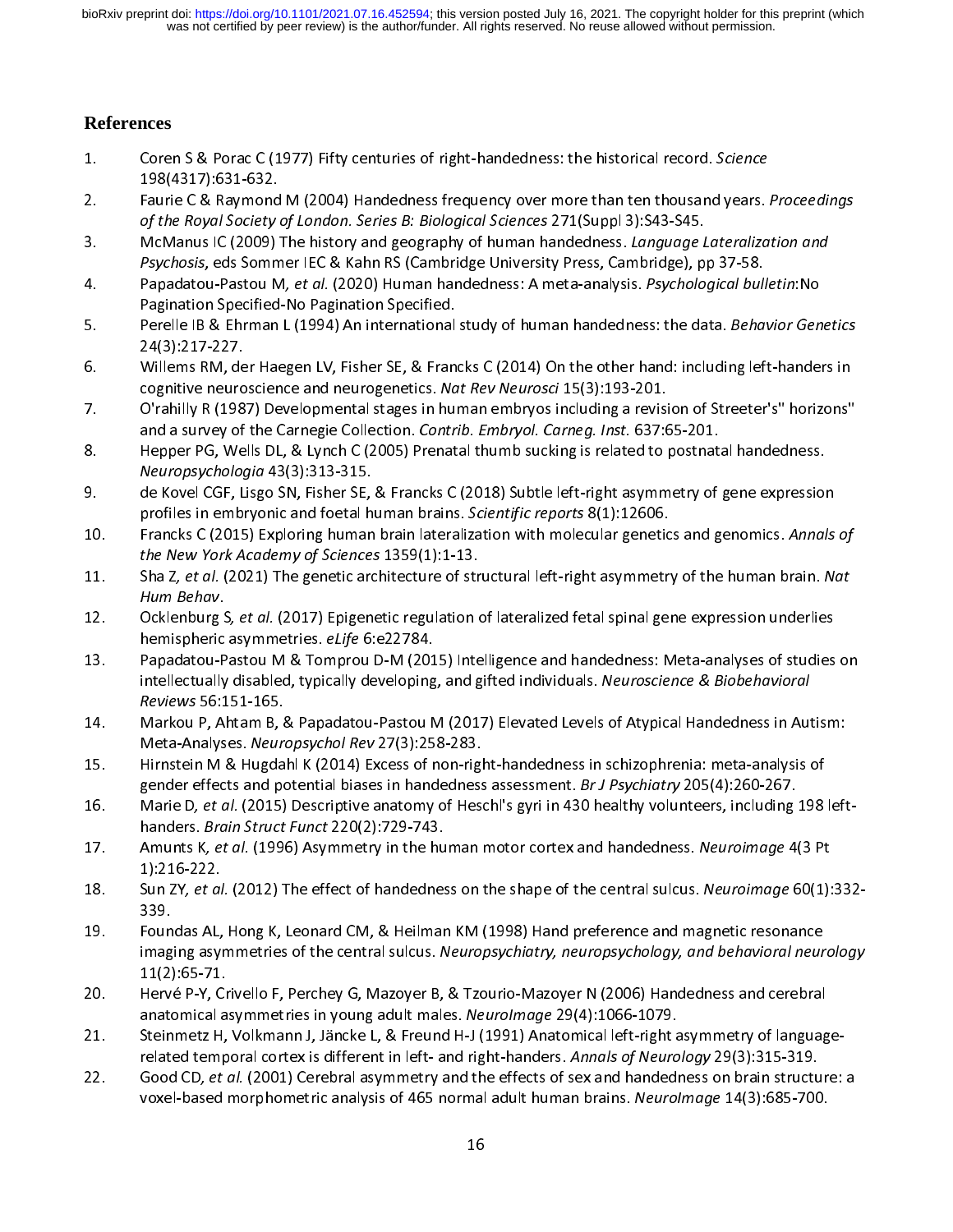- 23. Kong XZ, et al. (2010) Mapping cortical brain asymmetry in 17,141 healthy individuals worldwide via the<br>ENIGMA Consortium. Proc Natl Acad Sci U S A 115(22):E5154-E5163.<br>24. Guadalupe T, *et al.* (2014) Differences in c
- ENIGMA CONSORTIUM. Proc Natl Acad Sci U S A 115(22):E5154-E5165.<br>Guadalupe T, *et al.* (2014) Differences in cerebral cortical anatomy of<br>Psychol 5:261. 24. Guadalupe T, et al. (2014) Differences in cerebral cortical anatomy of left- and right-handers. From<br>Psychol 5:261. Kong X-Z, *et al.* (2021) Large-Scale Phenomic and Genomic Analysis of Brain Asymmetrical Skew.
- r sychol 5:261.<br>Kong X-Z, et al.<br>Cerebral Corte: 25. Kong X-Z, et al. (2021) Large-Scale Phenomic and Genomic Analysis of Brain Asymmetrical Skew.<br>Cerebral Cortex.<br>26. Wiberg A, et al. (2019) Handedness, language areas and neuropsychiatric diseases: insights from
- Cerebral Cortex.<br>Wiberg A, et al. (<br>imaging and gen 26. Wiberg A, et al. (2019) Handedness, language areas and neuropsychiatric diseases: insights from brain<br>imaging and genetics. *Brain*.<br>27. Joliot M, Tzourio-Mazoyer N, & Mazoyer B (2016) Intra-hemispheric intrinsic conne
- imaging and genetics. *Bram.*<br>Joliot M, Tzourio-Mazoyer N,<br>and its relationships with har and its relationships with handedness and language Lateralization. Neuropsychologia 93:437-447.<br>28. Corballis MC (2003) From mouth to hand: gesture, speech, and the evolution of right-handedness.
- Corballis MC (2003) From mouth to hand: gesture, speech, and the evolution of right-handedness.<br>Behav Brain Sci 26(2):199-208: discussion 208-160. 28. Corballis MC (2003) From mouth to hand: gesture, speech, and the evolution of right-handedness.<br>Behav Brain Sci 26(2):199-208; discussion 208-160.<br>29. Mazoyer B, et al. (2014) Gaussian Mixture Modeling of Hemispheric L
- Large Sample of Healthy Individuals Balanced for Handedness. PLoS ONE 9(6):e101165.
- 30. Van der Haegen L & Brysbaert M (2018) The relationship between behavioral language laterality, face laterality and language performance in left-handers. PLoS One 13(12):e0208696.
- 31. Van der Haegen L & Brysbaert M (2020) The relationship between behavioral language laterality and language performance in left-handers. *PLoS One* 13(12):e0208696.<br>31. Knecht S, *et al.* (2000) Handedness and hemispher laterality and language performance in left-handers. PLOS One 13(12):e0208056.<br>Knecht S, *et al.* (2000) Handedness and hemispheric language dominance in healt<br>Pt 12:2512-2518. 31. Knecht S, et al. (2000) Handedness and hemispheric language dominance in healthy humans. Bruin 123<br>Pt 12:2512-2518.<br>32. Corballis MC (2003) From mouth to hand: gesture, speech, and the evolution of right-handedness.
- Corballis MC (200<br>*Behav Brain Sci* 26 Behav Brain Sci 26(2):199-208; discussion 208-160.<br>33. Corballis MC (2017) The Evolution of Lateralized Brain Circuits. Front Psychol 8:1021.
- 
- Behav Brain Scr 20(2):199-200, discussion 200-100.<br>Corballis MC (2017) The Evolution of Lateralized Bra<br>Greve DN, *et al.* (2013) A surface-based analysis of l 33. Corballis MC (2017) The Evolution of Lateralized Brain Circuits. Front Psychol 8:1021.<br>34. Greve DN, et al. (2013) A surface-based analysis of language lateralization and cortical asymmetry. J<br>35. Maingault S, Tzourio-
- Maingault S, Tzourio-Mazoyer N, Mazoyer B, & Crivello F (2016) Regional correlations between cortical Cogn Neurosci 25(9):1477-1492.<br>Maingault S, Tzourio-Mazoyer N,<br>thickness and surface area asymi 35. Maingault S, Tzourio-Mazoyer N, Mazoyer B, 2016, Crivello F (2021) Regional contractions between correlations<br>thickness and surface area asymmetries: A surface-based morphometry study of 250 adults.<br>Neuropsychologia 93 Neuropsychologia 93(Pt B):350-364.<br>de Kovel CGF & Francks C (2019) The molecular genetics of hand preference revisited. *Scient*.
- Neuropsychologia 93(Pt B):350-364.<br>de Kovel CGF & Francks C (2019) The<br>9(1):5986. 36. de Kovel CGF & Francks C (2019) The molecular genetics of hand preference revisited. Scientific report<br>9(1):5986.<br>37. Cuellar-Partida G, et al. (2021) Genome-wide association study identifies 48 common genetic variants
- associated with handedness. Nat Hum Behav 5(1):59-70.
- 38. Yarkoni T, Poldrack RA, Nichols TE, Van Essen DC, & Wager TD (2011) Large-scale automated synthesis of human functional neuroimaging data. Nat Methods 8(8):665-670.
- 39. Labache L, et al. (2019) A SENtence Supramodal Areas AtlaS (SENSAAS) based on multiple task-induced human functional neuroimaging data. *Nut Methods* 8(8):665-670.<br>Labache L, *et al.* (2019) A SENtence Supramodal Areas AtlaS (SENS.<br>activation mapping and graph analysis of intrinsic connectivity in 1 39. Labache L, et al. (2019) A SENtence Supramodal Areas AtlaS (SENSAAS) based on multiple task-induced<br>activation mapping and graph analysis of intrinsic connectivity in 144 healthy right-handers. *Brain*<br>Structure and Fu Structure and Function 224(2):859-882.<br>Carey DP & Johnstone LT (2014) Quantifying cerebral asymmetries for language in dextrals and adextrals
- with random-effects meta analysis. Frontiers in Psychology 5(1128). with random-effects meta analysis. *Frontiers in Psychology* 5(1128).<br>41. Pang J, Lee SH, Goddard ME, & Visscher PM (2011) GCTA: a tool for genome-wide complex trait analysis.
- with random-effects meta analysis. Fromers in Psychology 5(1128).<br>Yang J, Lee SH, Goddard ME, & Visscher PM (2011) GCTA: a tool for g<br>Am J Hum Genet 88(1):76-82. 41. Yang J, Lee SH, Goddard ME, & Visscher PM (2011) GCTA: a tool for genome-wide complex trait ana<br>Am J Hum Genet 88(1):76-82.<br>42. Ge T, Chen CY, Ni Y, Feng YA, & Smoller JW (2019) Polygenic prediction via Bayesian regres
- continuous shrinkage priors. Nat Commun 10(1):1776.
- continuous shrinkage priors. Nat Commun 10(1):1776.<br>43. Aeish O, et al. (2016) A Homozygous Nme7 Mutation Is Associated with Situs Inversus Totalis. Humo continuous shrinkage priors. *Nat commun* 10(1):1776.<br>Reish O, *et al.* (2016) A Homozygous Nme7 Mutation Is<br>*Mutation* 37(8):727-731. 43. Reish O, et al. (2010) A Homozygous Nme7 Mutation Is Associated with Situs Inversus Totalis. Human Mutation 37(8):727-731.<br>44. Mohebiany AN, Harroch S, & Bouyain S (2014) New insights into the roles of the contactin ce
- Mutudion 37(8):727-731.<br>Mohebiany AN, Harroch 9<br>molecules in neural devel 44. Mohebian, Mohebian, Harroch S, Alexandrey, Harroch S, Alexandrey, Harroch S, Alexandrey, Andre Contactin S<br>45. Alzahrani F, Albatti TH, & Alkuraya FS (2021) A de novo ATXN2L variant in a child with developmental
- molecules in neural development. Advances *in heurobiology 8:165-194.*<br>Alzahrani F, Albatti TH, & Alkuraya FS (2021) A de novo ATXN2L variant ii<br>delay and macrocephaly. *American Journal of Medical Genetics Part A* 18 45. Alzahrani F, Albatti TH, & Alkuraya FS (2021) A de novo ATXN2L variant in a child with d<br>delay and macrocephaly. American Journal of Medical Genetics Part A 185(3):949-951. delay and macrocephaly. American Journal of Medical Genetics Part A 185(3):949-951.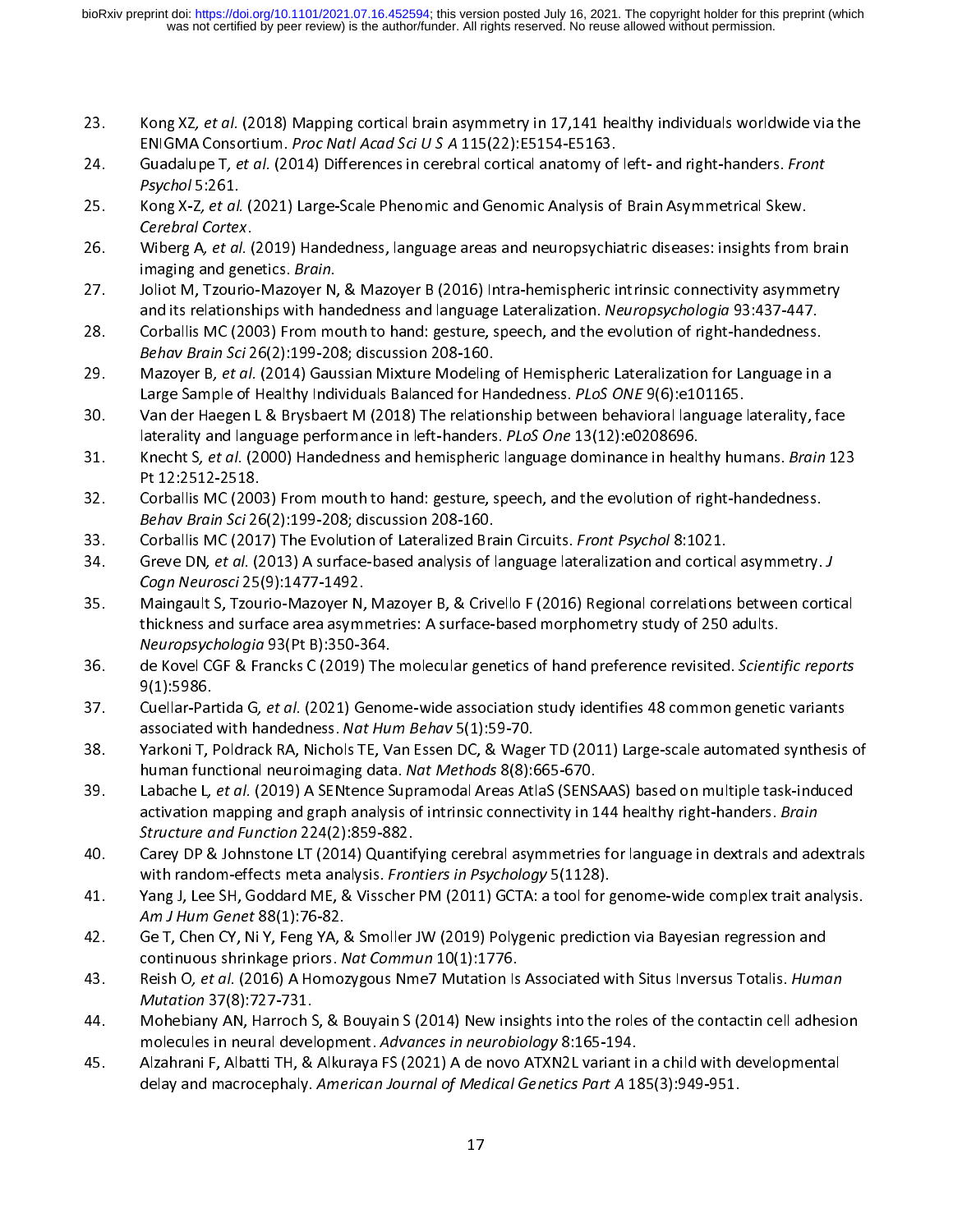- 
- 44. Chiarello Chiarello C, Vazquez D, Felton A, Chiarello C, Chiarello C, Valencia, Bramello C, Valencia, Bram<br>47. O'Regan L & Serrien DJ (2018) Individual Differences and Hemispheric Asymmetries for Languag Behavioral correlates and individual differences. *Brain and Language 120(2):109-122.*<br>O'Regan L & Serrien DJ (2018) Individual Differences and Hemispheric Asymmetries fo<br>Spatial Attention. *Frontiers in Human Neuroscience*
- 57. Spatial Attention. *Frontiers in Human Neuroscience* 12(380).<br>48. Bishop DVM (2013) Cerebral Asymmetry and Language Development: Cause, Correlate, or Consequeno Spatial Attention. Frontiers in Human Neuroscience 12(380).<br>Ishop DVM (2013) Cerebral Asymmetry and Language Devel<br>Science 340(6138). 14. Bishop DVM (2020) CEREBRAL Asymmetry and Language Development: Cause, Correlate, Or Consequence?<br>49. Dubois J, et al. (2010) Structural asymmetries of perisylvian regions in the preterm newborn.
- Science 340(6138).<br>Dubois J, et al. (201<br>Neurolmage 52(1): 49. Bubois J, et al. (2010) Structural asymmetries of perisylvian regions in the preterm newborn.<br>Meurolmage 52(1):32-42.<br>50. Late Kovel CGF, Carrión-Castillo A, & Francks C (2019) A large-scale population study of early l
- Neurollinge 52(1):52-42.<br>de Kovel CGF, Carrión-Cas<br>influencing left-handedne
- influencing left-handedness. Scientific reports 9(1):584.<br>51. McManus C (2021) Is any but a tiny fraction of handedness variance likely to be due to the external influencing left-handedness. Scientific reports 9(1):584.<br>McManus C (2021) Is any but a tiny fraction of handedn<br>environment? Laterality:1-5. 51. McManus C (2021) Is any but a tiny fraction of handedness variance likely to be due to the external<br>environment? Laterality:1-5.<br>52. Medland SE, et al. (2009) Genetic influences on handedness: Data from 25,732 Australi
- twin families. Neuropsychologia 47(2):330-337. 52. Mediand SE, et al. (2009) Genetic influences on handcomess: Data from 25,752 Australian and Dutch<br>twin families. Neuropsychologia 47(2):330-337.<br>53. Mitchell KJ (2018) Innate: How the Wiring of Our Brains Shapes Who We
- twin families. Neuropsychologia 47(2):330-337.<br>Mitchell KJ (2018) Innate: How the Wiring of Ou<br>Princeton; Oxford). SS. Mitchell KJ (2016) *Innate: How the Wiring of Our Brains Shapes Who We Are* (Princeton University Press,<br>Princeton; Oxford).<br>54. Tee YH, *et al.* (2015) Cellular chirality arising from the self-organization of the acti
- Tee YH, *et al.* (2015)<br>*Cell biology* 17(4):44 54. Tee TH, et al. (2015) Cellular chirality arising from the self-organization of the actin cytoskeleton. Nature<br>155. Thaki M, Liu J, & Matsuno K (2016) Cell chirality: its origin and roles in left-right asymmetric develo
- cen biology 17(4):445-457.<br>naki M, Liu J, & Matsuno K<br>Philos Trans R Soc Lond B B
- Philos Trans R Soc Lond B Biol Sci 371(1710).<br>56. Okumura T, et al. (2008) The development and evolution of left-right asymmetry in invertebrates: Philos Trans R Soc Lond B Biol Sci 371(1710).<br>Okumura T, *et al.* (2008) The development are<br>lessons from Drosophila and snails. *Dev Dyn* 56. Okumura T, et al. (2006) The development and evolution of left-right asymmetry in invertebrates.<br>Iessons from Drosophila and snails. *Dev Dyn* 237(12):3497-3515.<br>57. Davison A, *et al.* (2016) Formin is associated with
- lessons from Drosophila and snails. Dev Dyn 237(12):3497-3515.<br>Davison A, et al. (2016) Formin is associated with left-right asymr<br>Current Biology 26(5):654-660. 57. Davison A, et al. (2016) Formin is associated with left-right asymmetry in the pond snail and the frog.<br>Current Biology 26(5):654-660.<br>58. Steinhauer J & Kalderon D (2006) Microtubule polarity and axis formation in the
- c*urrent Biology 26(5):654-666.*<br>Steinhauer J & Kalderon D (200<br>Dyn 235(6):1455-1468. 58. Stemmader J & Kalderon D (2000) Microtubule polarity and axis formation in the Drosophila oocyte. Dev<br>Dyn 235(6):1455-1468.<br>59. McNiven MA & Porter KR (1988) Organization of microtubules in centrosome-free cytoplasm.
- Dyn 235(6):1455-1468.<br>McNiven MA & Porter K<br>106(5):1593-1605. 59. McNiven MA & Porter KR (1988) Organization of microtubules in centrosome-free cytoplasm. J<br>106(5):1593-1605.<br>60. Lobikin M, *et al.* (2012) Early, nonciliary role for microtubule proteins in left-right patterning is
- 106(1)<br>106 Lobikin M, et al. (20<br>106 conserved across k 60. Lobikin M, et al. (2012) Early, nonciliary role for microtubule proteins in left–right patterning is<br>161. Conserved across kingdoms. Proceedings of the National Academy of Sciences 109(31):12586-12<br>161. Postema MC, Car
- Postema MC, Carrion-Castillo A, Fisher SE, Vingerhoets G, & Francks C (2020) The genetics of situs<br>inversus without primary ciliary dyskinesia. Sci Rep 10(1):3677. 61. Postema MC, Carrion-Castillo A, Fisher SE, Vingerhoets G, & Francks C (2020) The genetics of situs<br>inversus without primary ciliary dyskinesia. Sci Rep 10(1):3677.<br>62. McManus IC, Martin N, Stubbings GF, Chung EM, & Mi
- in primary ciliary dyskinesia. Proc Biol Sci 271(1557):2579-2582. 63. McManus IC, Martin N, Studien Species, Chung Em, Chung Em, Manus Em, Manus Em and Stubbing<br>63. Mingerhoets G, et al. (2018) Brain structural and functional asymmetry in human situs inversus totalis.
- in primary chiary dyskinesia. Proc Biol Scr 271(1557):2575-2582.<br>Vingerhoets G, et al. (2018) Brain structural and functional asym<br>Brain Struct Funct. 63. Vingerhoets G, et al. (2016) Brain structural and functional asymmetry in human situs inversus totalis.<br>Brain Struct Funct.<br>64. Tanaka S, Kanzaki R, Yoshibayashi M, Kamiya T, & Sugishita M (1999) Dichotic listeni
- *Brain Struct Funct.*<br>Tanaka S, Kanzaki F<br>situs inversus: brair 64. Tanaka S, Kanzaki R, Yoshibayashi M, Kamiya T, & Sugishita M (1999) Dichotic listening in<br>
situs inversus: brain asymmetry and situs asymmetry. *Neuropsychologia* 37(7):869-874.<br>
65. Norris DP (2012) Cilia, calcium and
- 
- situs inversus: brain asymmetry and situs asymmetry. Ne*uropsychologiu 37(7):865-874.*<br>Norris DP (2012) Cilia, calcium and the basis of left-right asymmetry. *BMC Biol* 10:102.<br>Fliegauf M, Benzing T, & Omran H (2007) When 66. Norris Dr (2012) Cilia, calcium and the basis of left-right asymmetry. BMC Biol 10:102.<br>66. Fliegauf M, Benzing T, & Omran H (2007) When cilia go bad: cilia defects and ciliopathic<br>Molecular cell biology 8(11):880-893. Molecular cell biology 8(11):880-893.<br>67. Postema MC, Carrion-Castillo A, Fisher SE, Vingerhoets G, & Francks C (2020) The genetics of situs
- inversus without primary ciliary dyskinesia. Scientific reports 10(1):3677. inversus without primary ciliary dyskinesia. Scientific reports 10(1):3677.<br>68. Fry A, et al. (2017) Comparison of Sociodemographic and Health-Related Characteristics of UK Biok
- inversus without primary ciliary dyskinesia. Scientific reports 10(1):3677.<br>Fry A, *et al.* (2017) Comparison of Sociodemographic and Health-Related<br>Participants With Those of the General Population. *American Journal of E* 68. Fry A, et al. (2017) Comparison of Sociodemographic and Health-Related Characteristics of UK Biobank<br>Participants With Those of the General Population. American Journal of Epidemiology 186(9):1026-1034.<br>69. Taylor AE,
- Taylor AE, et al. (2018) Exploring the association of genetic factors with participation in the Avon Longitudinal Study of Parents and Children. Int J Epidemiol 47(4):1207-1216. Longitudinal Study of Parents and Children. Int J Epidemiol 47(4):1207-1216.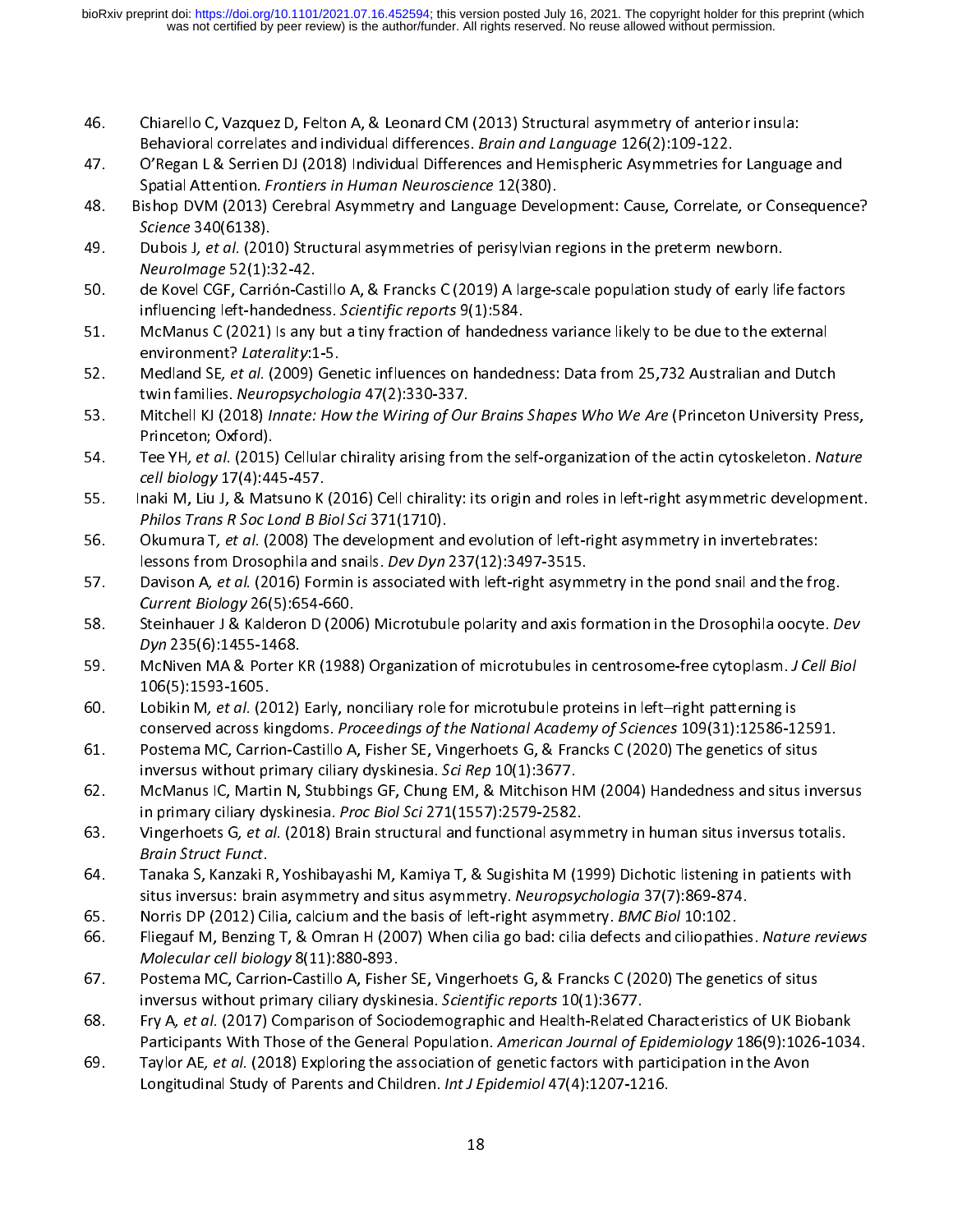- 70. Sha Z, Schijven D, & Francks C (2021) Patterns of brain asymmetry associated with polygenic risks for<br>autism and schizophrenia implicate language and executive functions but not brain masculinization.<br>*bioRxiv*. Ransil
- Ransil BJ & Schachter SC (1994) Test-retest reliability of the Edinburgh Handedness Inventory and Global *bioriary*<br>Ransil BJ<br>Handedr Handedness preference measurements, and their correlation. *Percept Mot Skills* 79(3 Pt 1):1355-1372.<br>72. Bycroft C, *et al.* (2018) The UK Biobank resource with deep phenotyping and genomic data. Nature
- Bycroft C, et al. (2018) The UK Biobank resource with deep phenotyping and genomic data. Nature<br>562(7726):203-209. 72. Bycroft C, et al. (2018) The UK Biobank resource with deep phenotyping and genomic data. Nature<br>562(7726):203-209.<br>73. Sudlow C, et al. (2015) UK Biobank: An Open Access Resource for Identifying the Causes of a Wide Ra
- of Complex Diseases of Middle and Old Age. PLOS Medicine 12(3):e1001779. 73. Sudlow C, et al. (2015) OK Biobank: An Open Access Resource for Identifying the Causes of a Wide Range<br>of Complex Diseases of Middle and Old Age. *PLOS Medicine* 12(3):e1001779.<br>74. Miller KL, *et al.* (2016) Multimoda
- of Complex Diseases of Middle and Old Age. P*LOS Medicine 12(3):*e1001779.<br>Miller KL, *et al.* (2016) Multimodal population brain imaging in the UK Bioban<br>epidemiological study. *Nature Neuroscience* 19(11):1523-1536. For all miller KL, et al. (2010) Multimodal population brain imaging in the OK Biobank prospective<br>epidemiological study. Nature Neuroscience 19(11):1523-1536.<br>75. Alfaro-Almagro F, et al. (2018) Image processing and Quali
- epidemiological study. Nature Neuroscience 19(11):1523-1536.<br>Alfaro-Almagro F, *et al.* (2018) Image processing and Quality Co<br>datasets from UK Biobank. *Neuroimage* 166:400-424. 75. Alfaro-Almagro F, et al. (2018) Image processing and Quality Control for the first 10,000 brain imaging<br>datasets from UK Biobank. Neuroimage 166:400-424.<br>76. Late Kovel CGF, Carrion-Castillo A, & Francks C (2019) A lar
- de Kovel CGF, Carrion-Castillo A, & Francks C (2019) A<br>de Kovel CGF, Carrion-Castillo A, & Francks C (2019) A<br>influencing left-handedness. Sci Rep 9(1):584. influencing left-handedness. Sci Rep 9(1):584.<br>77. de Fischl B (2012) FreeSurfer. Neuroimage 62(2):774-781.
- 
- influencing left-handedness. Scrivep 5(1):584.<br>Fischl B (2012) FreeSurfer. *Neuroimage* 62(2):5<br>Yang J*, et al.* (2010) Common SNPs explain a la Fischl B (2012) FreeSurfer. *Neuroimage* 62(2):774-781.<br>78. Pang J, *et al.* (2010) Common SNPs explain a large proportion of the heritability for human height. Nat<br>6*enet* 42(7):565-569.<br>79. Lee SH. Yang J. Goddard ME. Vi 78. Yang J, et al. (2010) Common SNPs explain a large proportion of the heritability for human height. Nut<br>Genet 42(7):565-569.<br>T9. Lee SH, Yang J, Goddard ME, Visscher PM, & Wray NR (2012) Estimation of pleiotropy between
- Genet 42(7,565-569.<br>Lee SH, Yang J, Godda<br>diseases using single-r diseases using single-nucleotide polymorphism-derived genomic relationships and restricted maximum<br>likelihood. *Bioinformatics* 28(19):2540-2542.<br>80. Ni G, *et al.* (2021) A comparison of ten polygenic score methods for ps
- diseases using single-nucleotide polymorphism-derived genomic relationships and relationships in<br>likelihood. Bioinformatics 28(19):2540-2542.<br>Ni G, et al. (2021) A comparison of ten polygenic score methods for psychiatric likelihood. *Biomformatics 28(19):2540-2542.*<br>Ni G, *et al.* (2021) A comparison of ten polyge<br>multiple cohorts. *Biological Psychiatry*. 80. Ni G, et al. (2021) A comparison of ten polygenic score methods for psychiatric disorders applied across<br>multiple cohorts. *Biological Psychiatry*.<br>81. Genomes Project C, *et al.* (2015) A global reference for human ge
- multiple cohorts. *Biological Psychiatry.*<br>Genomes Project C, *et al.* (2015) A glob<br>74. 81. Genomes Project C, *et al.* (2015) A global reference for human genetic variation. Nature 526(7571):<br>74. Machiela MJ & Chanock SJ (2015) LDlink: a web-based application for exploring population-specific
- Ma<br>hap haplotype structure and linking correlated alleles of possible functional variants. *Bioinformatics*<br>31(21):3555-3557. haplotype structure and linking correlated alleles or possible functional variants. *Bioinformatics*<br>31(21):3555-3557. 31(21):3555-3557.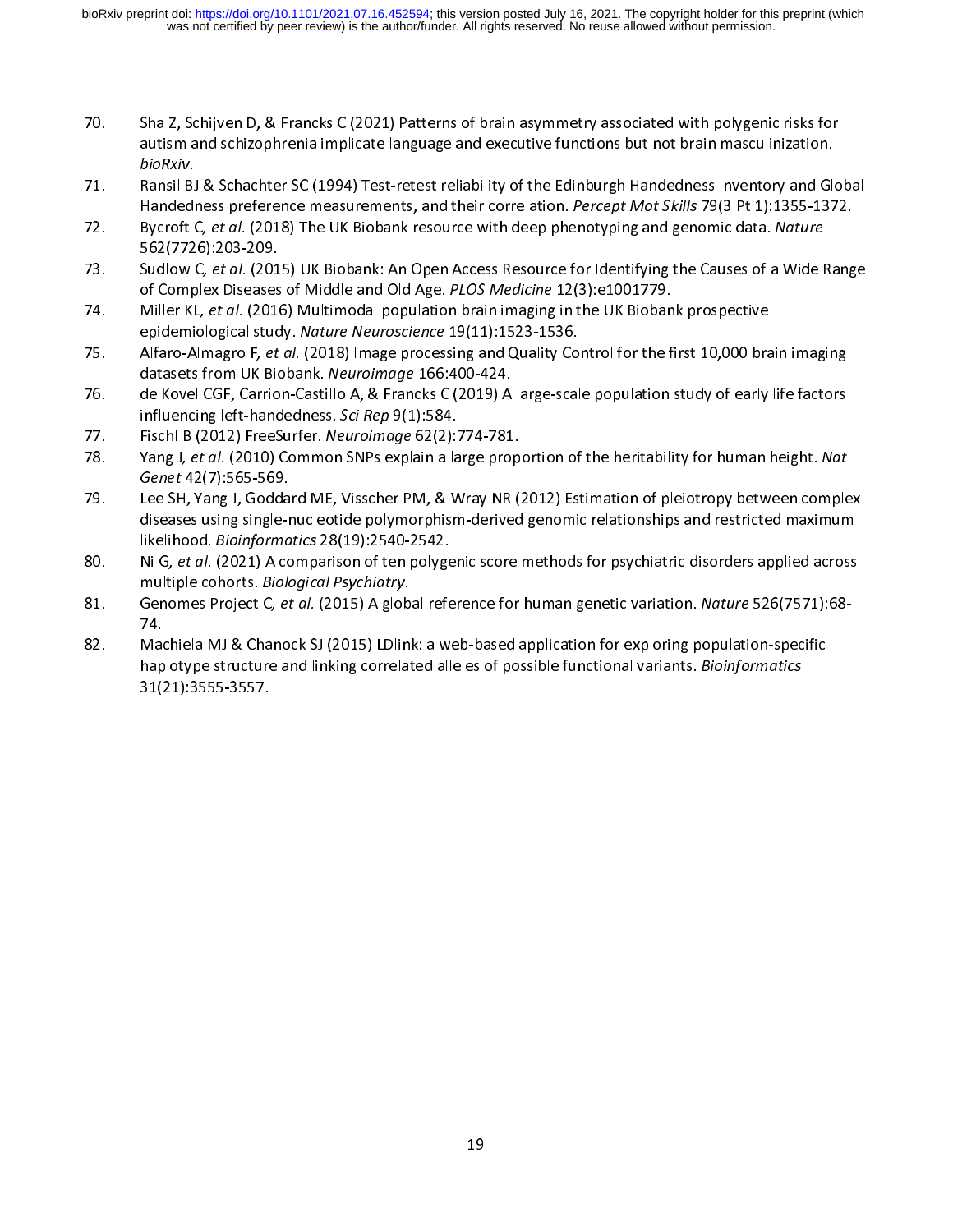## **Figure legends**

# **Figure 1. Maps of average cortical asymmetries across 31,864 adult individuals (28,802 righthanders and 3,062 left-handers).**

Red-orange-yellow colour indicates vertex-wise leftward (Left>Right) average asymmetry, whereas blue indicates vertex-wise rightward (Left<Right) average asymmetry. Vertex-wise correspondence between hemispheres and individuals was achieved through re-sampling each individual's cortical model to a symmetrical template based on inter-hemispheric co-registration.

#### **Figure 2. Cerebral cortical asymmetries associated with human hand preference.**

Significant clusters of association between hand preference and cerebral cortical structural asymmetries, for surface area (left) and cortical thickness (right). All clusters showed lower asymmetry indexes in left-handers compared with right-handers (i.e. less leftward or more rightward average asymmetries in left-handers). There were ten clusters in total that survived multiple testing correction (vertex-wise p<0 .001; cluster-wise p<0.05). For all maps, the colour scale indicates both the t values and their corresponding Cohen's *d* values.

#### Figure 3. Functional annotation of regions that show altered asymmetry in left-handedness.

**Figure 3. Functional annotation of regions that show altered asymmetry in left-handedness.**<br>
Functional annotation based on meta-analyzed fMRI data, for clusters showing altered surface area<br> **Examinized** (A) and serticel asymmetry (A) and cortical thickness asymmetry (B) in left-handedness. Left panel: co-activation maps for the handedness-associated clusters, derived from the "decoder" function of Neurosynth (higher zscores indicate greater co-activation). Right panel: word clouds of cognitive terms associated with the co-activation maps for the handedness-associated clusters. The font sizes of terms indicate the correlations of their meta-analytic activation maps with the co-activation maps for the handednessassociated clusters. See also Supplementary Table 3.

# **Figure 4. Genetic influences on hand preference impact cortical asymmetries linked to hand preference.**

Five clusters of handedness-associated cortical surface area asymmetry showed significant heritabilities after FDR correction. i.e., three clusters in the anterior insular cortex, one in the fusiform cortex and one in the anterior-middle-cingulate cortex. Other handedness-associated asymmetry clusters were not significantly heritable, including the pre- and postcentral clusters. The associations of cortical asymmetries with polygenic disposition to left-handedness are indicated, as well as individual handedness-associated genes implicated in their variabilities.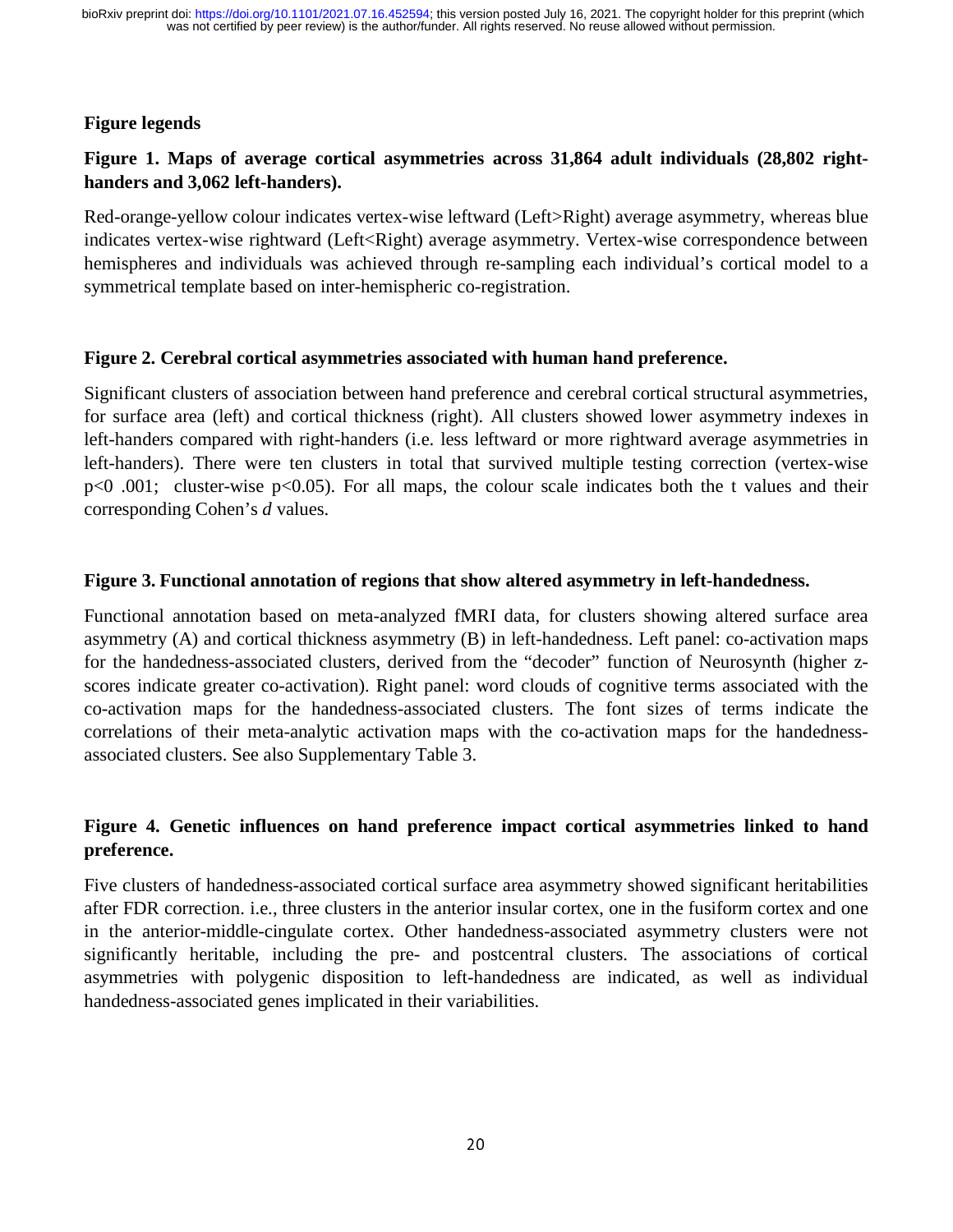was not certified by peer review) is the author/funder. All rights reserved. No reuse allowed without permission. bioRxiv preprint doi: [https://doi.org/10.1101/2021.07.16.452594;](https://doi.org/10.1101/2021.07.16.452594) this version posted July 16, 2021. The copyright holder for this preprint (which



**Figure 1. Maps of average cortical asymmetries across 31,864 adult individuals (28,802 righthanders and 3,062 left-handers).**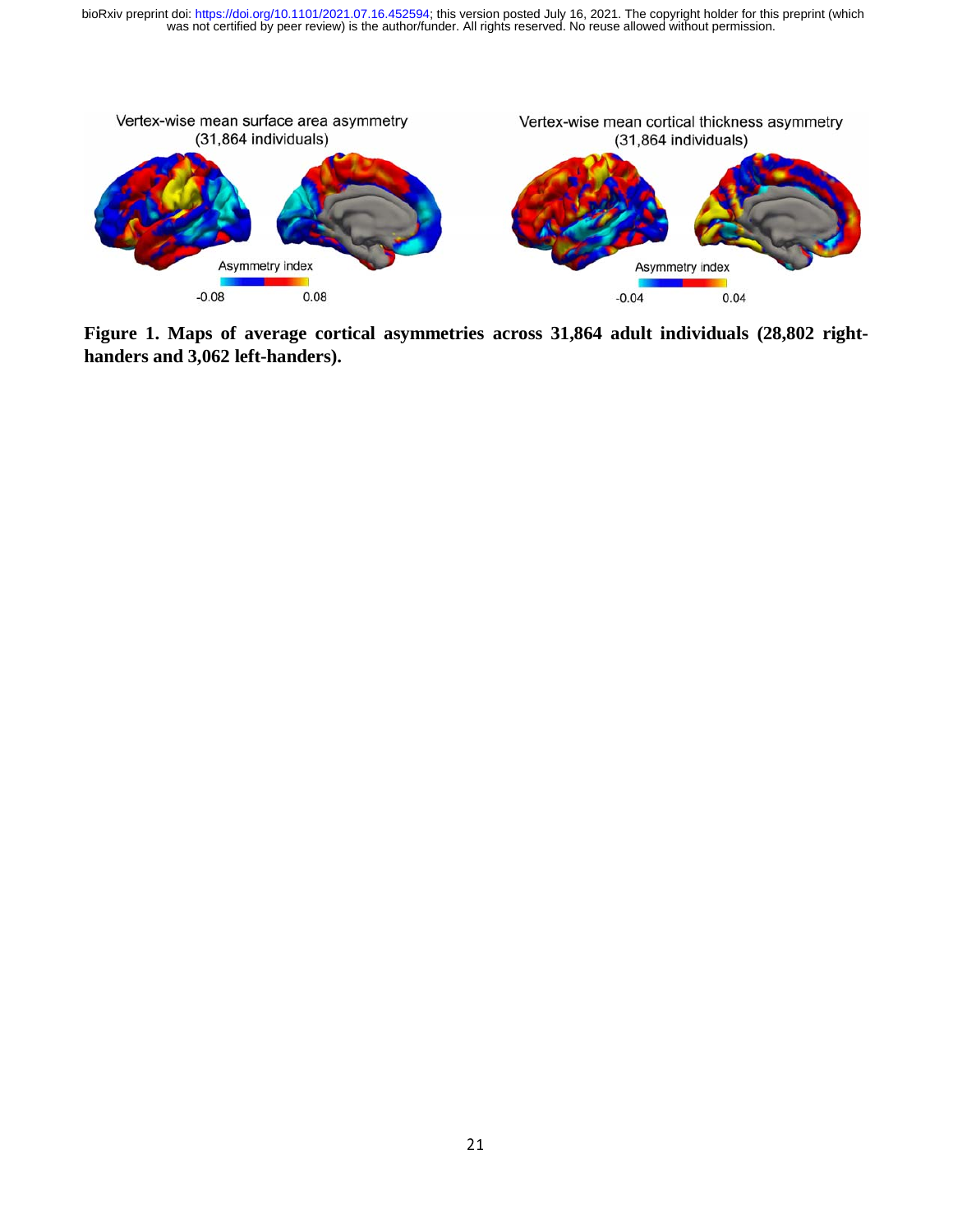was not certified by peer review) is the author/funder. All rights reserved. No reuse allowed without permission. bioRxiv preprint doi: [https://doi.org/10.1101/2021.07.16.452594;](https://doi.org/10.1101/2021.07.16.452594) this version posted July 16, 2021. The copyright holder for this preprint (which



**Figure 2. Cerebral cortical asymmetries associated with human hand preference.**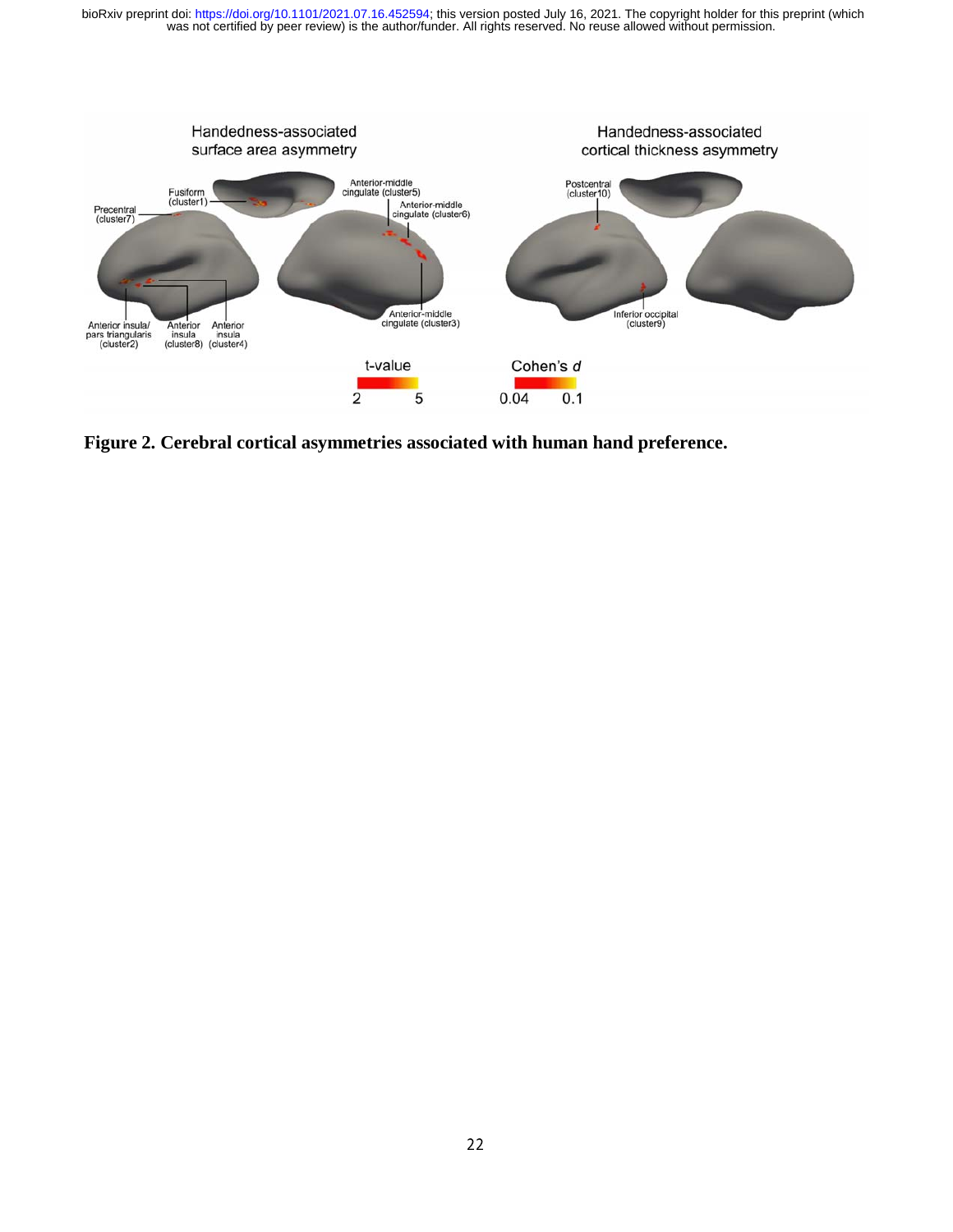

Α fMRI-based functional annotation of regions showing associations of their surface area asymmetries with hand preference

B

fMRI-based functional annotation of regions showing associations of their cortical thickness asymmetries with hand preference



**Figure 3. Functional annotation of regions that show altered asymmetry in left-handedness.**